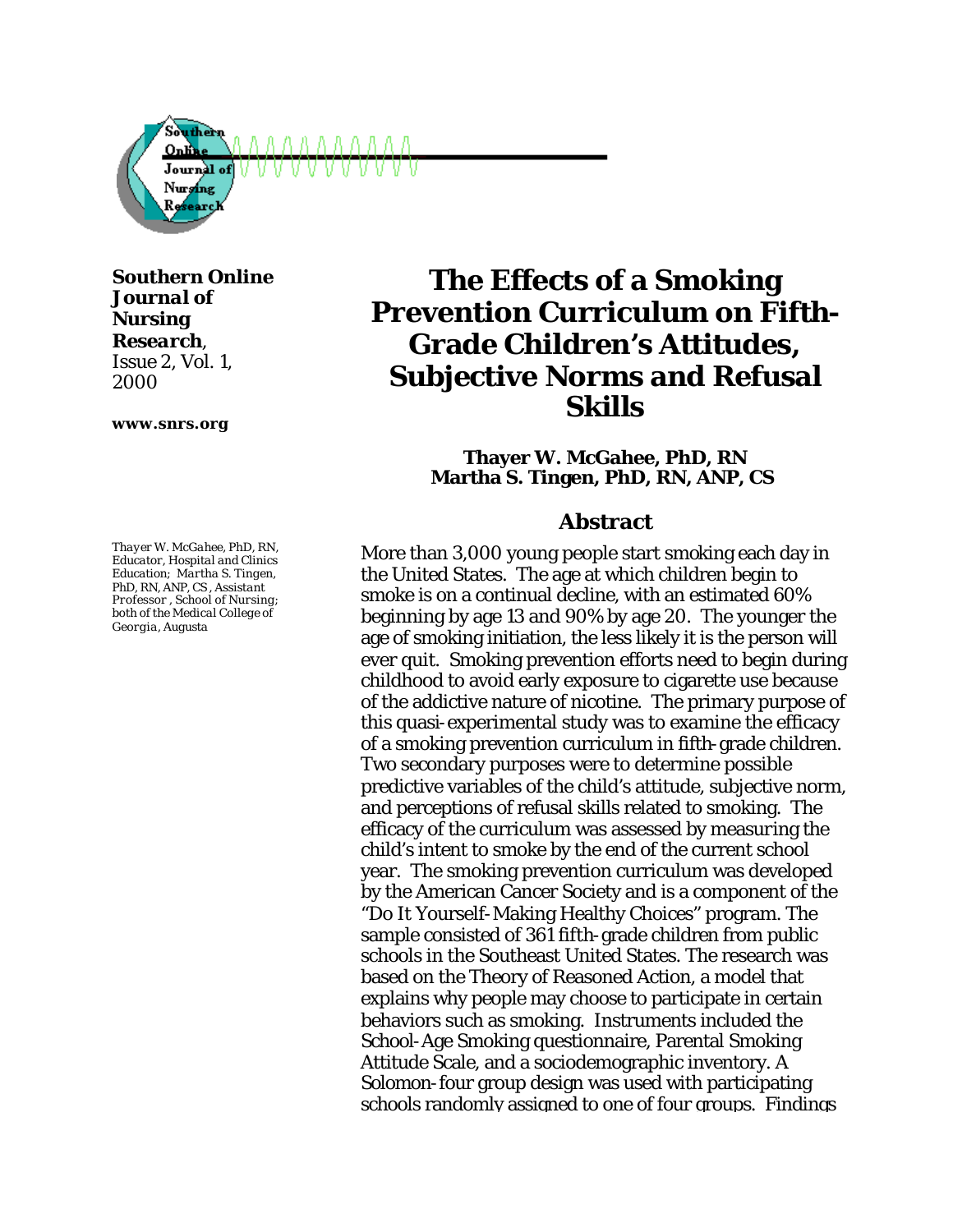indicate that the smoking curriculum is effective in changing children's attitudes toward smoking with main predictors of intention to smoke being attitude and refusal skills. This study suggests that school-based curricula can serve to decrease smoking initiation among the nation's children.

*Key Words: Smoking Prevention, Intervention, Children, Adolescents*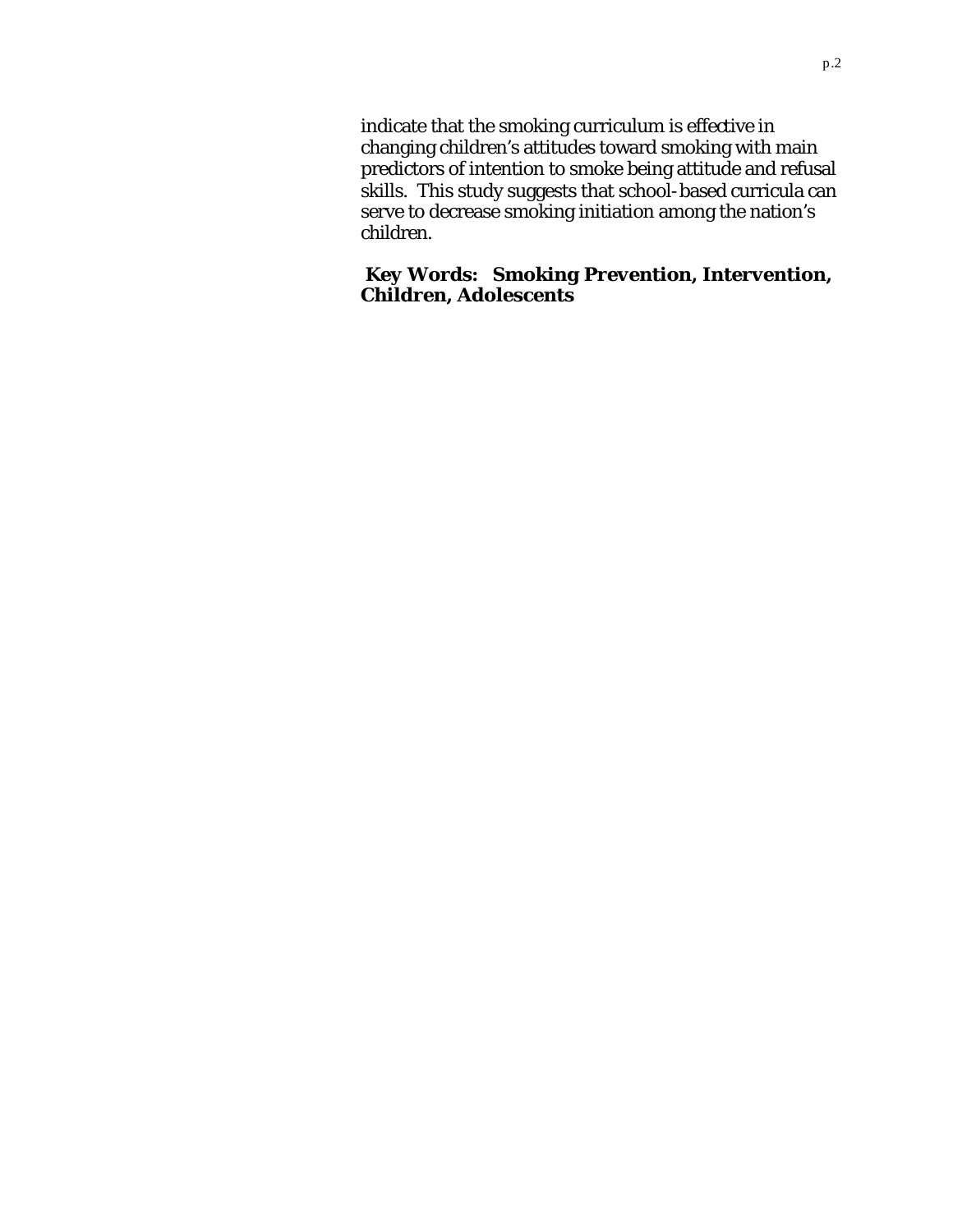**<sup>1</sup>**Glynn, T. J., & Manley, M. W. (1992). *How To Help Your Patients Stop Smoking*. National Cancer Institute, NIH Publication No. 92- 3064 .

#### **<sup>2</sup>**CDC, 1989

**<sup>3</sup>**Gold R.S., Parcel G.S., Walberg H.J., Luepker R.V., Portnoy B., Stone E.J. (1991). Summary and conclusions of the THTM evaluation: the expert work group perspective. *J School Health* 61:39 -42.

**<sup>4</sup>**United States Department of Health and Human Services: *Healthy People 2000, National Health Promotion and Disease Prevention Objectives* (1992). Boston, Mass.: Jones and Bartlett.

**<sup>5</sup>**American Cancer Society (1999). *Cancer facts and figures - 1999.* Atlanta, GA.

**<sup>6</sup>**Bangert-Downs, R. L. (1988). The effects of schoolbased substance abuse education - A meta-analysis. *Journal of Drug Education,*  $18(3)$ , 243-264.

**<sup>7</sup>**Bruvold, W. H. (1993). A meta -analysis of adolescent smoking prevention programs. *American Journal of Public Health, 83*(6), 873- 880.

**<sup>8</sup>**Rundall, T. G., & Bruvold, W. H. (1988). A metaanalysis of school-based smoking and alcohol use prevention programs. *Health Education Quarterly*, Fall, 317 -334.571.

**<sup>9</sup>**Ajzen, I. & Fishbein, M. (1980). *Understanding Attitudes and Predicting Social Behavior.* Englewood Cliffs, N.J.: Prentice Hall.

**<sup>10</sup>**American Cancer Society (1994). *Do it yourselfmaking healthy choices*. A cancer prevention and control curriculum for grades 4,5, and 6. (94-10M-No. 2045).

Every day 3,000 adolescents begin the smoking habit and 25% will die prematurely from a smoking-related disease**1**.  The process of nicotine addiction ensures many of today's adolescent smokers will continue the habit into adulthood<sup>2,3</sup>. Reducing the initiation of cigarette smoking in children and youth by 50% by the year 2000 was one of the nation's health objectives**4**. Although there have been widely publicized health warnings about tobacco, adolescent smoking has failed to decrease over the last decade**5**. There is evidence that behavioral change is influenced by changes in attitude**6-8** but specific methods for influencing attitudes in a systematic way regarding tobacco use requires testing. The purposes of this quasiexperimental study were to evaluate the effectiveness of a smoking prevention curriculum on fifth-grade children's attitude toward smoking, subjective norm of smoking, and refusal skills for smoking**.** This study, based on the Theory of Reasoned Action**9**, used a smoking prevention curriculum developed by the American Cancer Society**10**. The effects of this curriculum on children's attitudes, subjective norm, and refusal skills for smoking have not been previously reported in the literature**.**

#### **Relevant Literature**

Smoking is the single most preventable cause of death in our society**11**. Deaths in the US related to cigarette use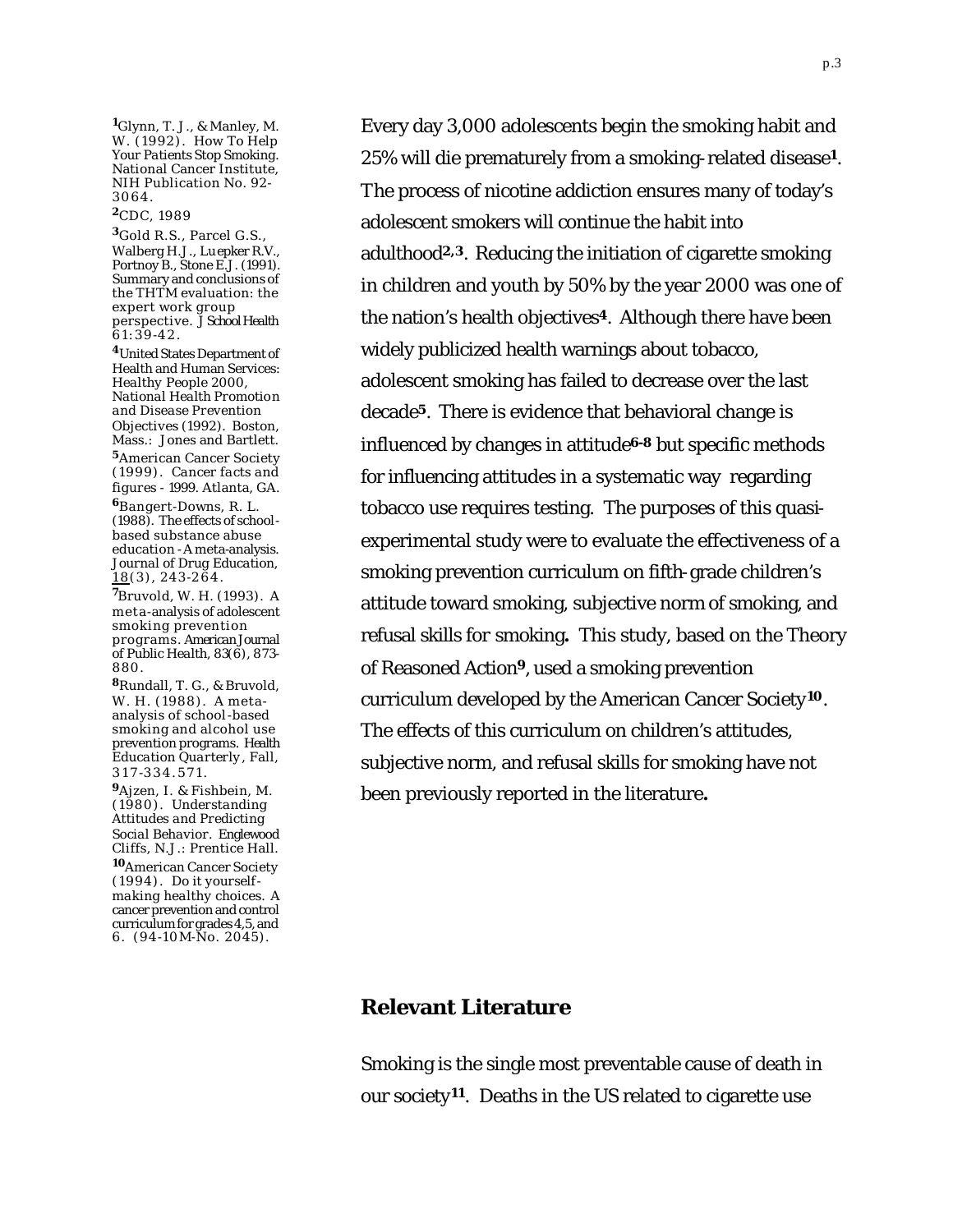**<sup>11</sup>**American Cancer Society (1999) **<sup>12</sup>**American Cancer Society (1989). *Cancer facts and figures - 1989.* Atlanta, GA **<sup>13</sup>**CDC, 1989 **<sup>14</sup>**Glynn & Manley, 1992 **<sup>15</sup>**CDC, 1989 **<sup>16</sup>**CDC, 1994 **17**American Cancer Society (1998). *Cancer Facts and Figures - 1998.* Atlanta, GA. **<sup>18</sup>**ACS, 1998 **<sup>19</sup>**ACS, 1999

**<sup>20</sup>**Duncan, S. C., Duncan, T. E., & Hops, H. (1998). Progressions of alcohol, cigarette, and marijuana use in adolescence. *Journal of Behavioral Medicine, 21,* (4), 375 -388.

**<sup>21</sup>**Lindsay, G. B. & Rainey, J. (1997). Psychosocial and pharmacologic explanations of nicotine's "gateway drug" function. *Journal of School Health, 67*(4), 123-126. **<sup>22</sup>**CDC, 1989

**<sup>23</sup>**Botvin, G.J., Botvin, E.M. School-based and community based prevention approaches. In: Lowinson, J., Ruiz P., *Millman R., Eds. Comprehensive textbook of substance abuse.* 2nd ed. Baltimore, MD: Williams & Wilkins, 1992. 910-927.

**<sup>24</sup>**Hansen, W.B. Schoolbased substance abuse prevention: a review of the state of the art in curriculum. *Health Educ Res 1992;7*:3:403 -30.

**<sup>25</sup>**Tobler, N. S. (1986). Metaanalysis of 143 adolescent drug prevention programs:

our society**11**. Deaths in the US related to cigarette use exceed those caused by AIDS, alcohol, car accidents, fires, illegal drugs, murders, and suicides combined**12**. Over three million adolescents smoke cigarettes**13**, and every day 3,000 more adolescents join their ranks**14**. These staggering statistics place America's adolescents at risk for the number one and number two national killers: heart disease and cancer**15,16**. While cardiovascular deaths related to smoking have decreased, smoking-related cancer deaths continue to increase**17**. For male and female smokers, the risk of dying of lung cancer is 22 and 12 times higher, respectively, than for those who have never smoked**18**. Accounting for nearly 30% of all cancer deaths, smoking is also responsible for 87% of lung cancers and is highly associated with cancers of the kidney, bladder, pancreas, uterine cervix, mouth, larynx, and esophagus**19**. Smoking is considered a "gateway drug" in that its use often precedes alcohol, marijuana, and other illicit drugs**20,21**. The present adolescent smoking epidemic is considered totally preventable, with key opportunities for primary prevention being targeted toward children**22**.  Given the sequence of events that often evolve when smoking begins, programs that prevent smoking initiation may also be effective in preventing alcohol, marijuana, and other illicit drugs**23-25**.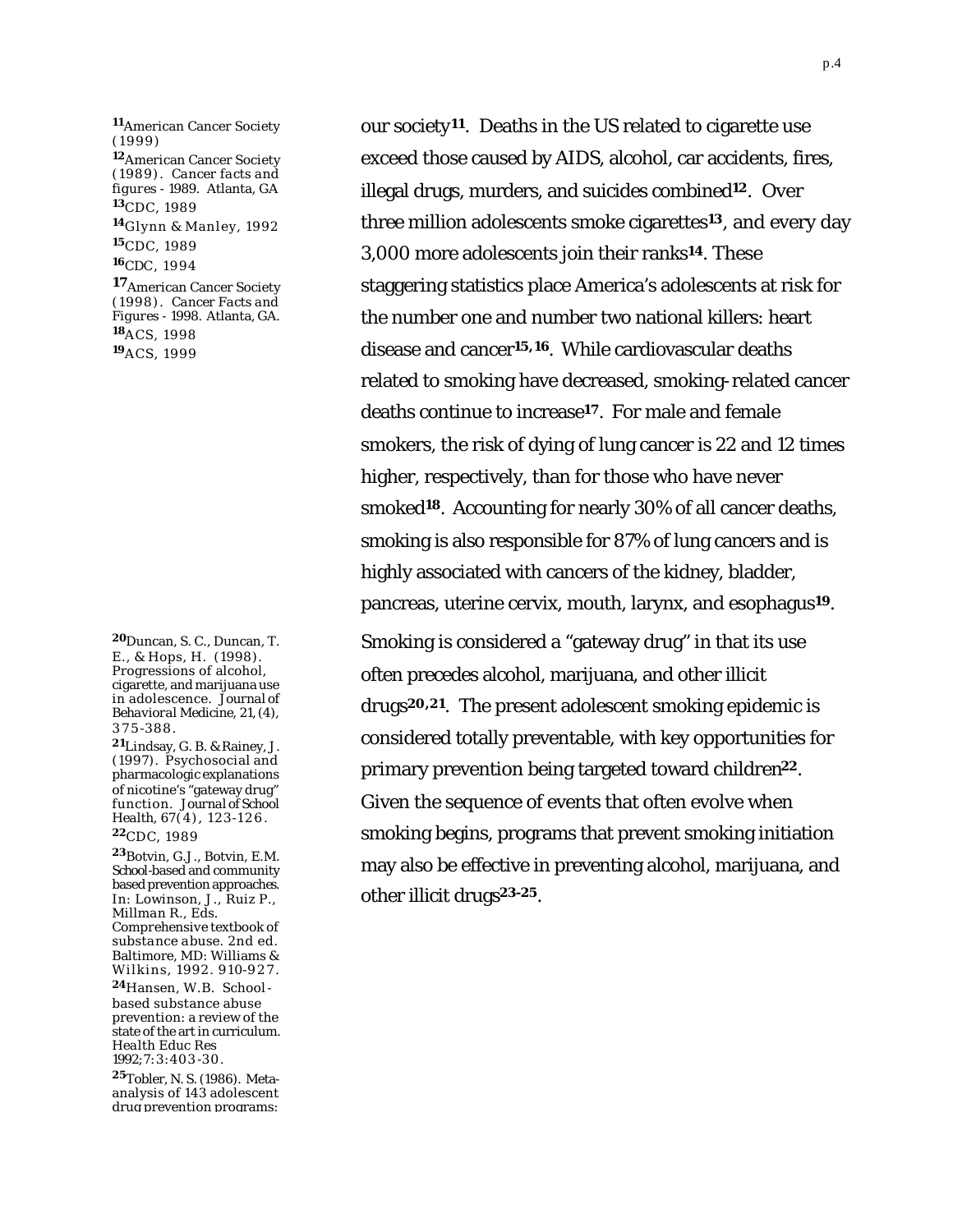Quantitative outcome results of program participants compared to a control or comparison group. *Journal of Drug Issues, 16*(4), 537 - 567.

**<sup>26</sup>**ACS, 1 999 **<sup>27</sup>**CDC, 1989 **<sup>28</sup>**CDC, 1994 **<sup>29</sup>**Baugh, J. G., Hunter, S. M., Webber, L. S. & Berenson, G. S. (1982). Developmental trends of first cigarette smoking experience of children: The Bogalusa heart study. *American Journal of Public Health, 72*, 1161-1164. **<sup>30</sup>**CDC, 1989 **<sup>31</sup>**CDC, 1989 **<sup>32</sup>**McNeill, A. D., Jarvis, M. J., Stapleton, J. A., Russell, M. A., Eiser, J. R., Gammage, P., & Gray, E. M. (1988). Prospective study of factors predicting uptake of smoking in adolescents. *Journal of Epidemiology and Community Health, 43*, 72- 78. **<sup>33</sup>**ACS, 1999

**<sup>34</sup>**CDC, 1997

**<sup>35</sup>**Best, J. A., Flay, B. R., Towson, S. M. J., Ryan, K. B., Perry C. L., Brown, K.S., Kersell, M. W., d'Avernas, J.R. (1984). Smoking prevention and the concept of risk *. Journal of Applied Social Psychology, 14,* 257- 273. **<sup>36</sup>**CDC, 1994

**<sup>37</sup>**US DHHS: *Healthy People 2000,* (1992).

#### **<sup>38</sup>**CDC, 1994

**<sup>39</sup>**Centers for Disease Control and Prevention. (1992). Tobacco, alcohol, and other drug use among high school students - United States. MMWR, 1992 Sep 18:41:698- 703

**<sup>40</sup>**Bauman, K.E., LaPrelle, J., Brown, J.D., Koch, G.G., &

Eighty-two percent of daily adult smokers report that they began smoking before their eighteenth birthday**26-28**. The onset of smoking occurs primarily in early adolescence, among 12 to 14 year olds**29,30**. By age twelve, 1.7 million youths have smoked cigarettes**31**. McNeill, et al.**32** found that trying one or two cigarettes increased the odds of becoming a smoker by 200%, compared with those who never smoked. Teenagers find it very difficult to stop smoking once they have started. Of the 73% of teens who smoked and tried to quit, only 13.5% were successful**33**. Cessation programs for adolescent smokers have historically low success rates, even though the subjects regret ever starting to smoke**34**.

Previous research suggests that the most effective prevention programs are those whose subjects have never experimented with any cigarettes**35,36**. Foundations for lifestyle practices, including health behaviors, are established in childhood**37**. The Centers for Disease Control and Prevention (CDC) recommends that educational smoking prevention programs be designed and implemented in early childhood within the school system before initiation of smoking**38,39**.

Many prior studies using educational approaches to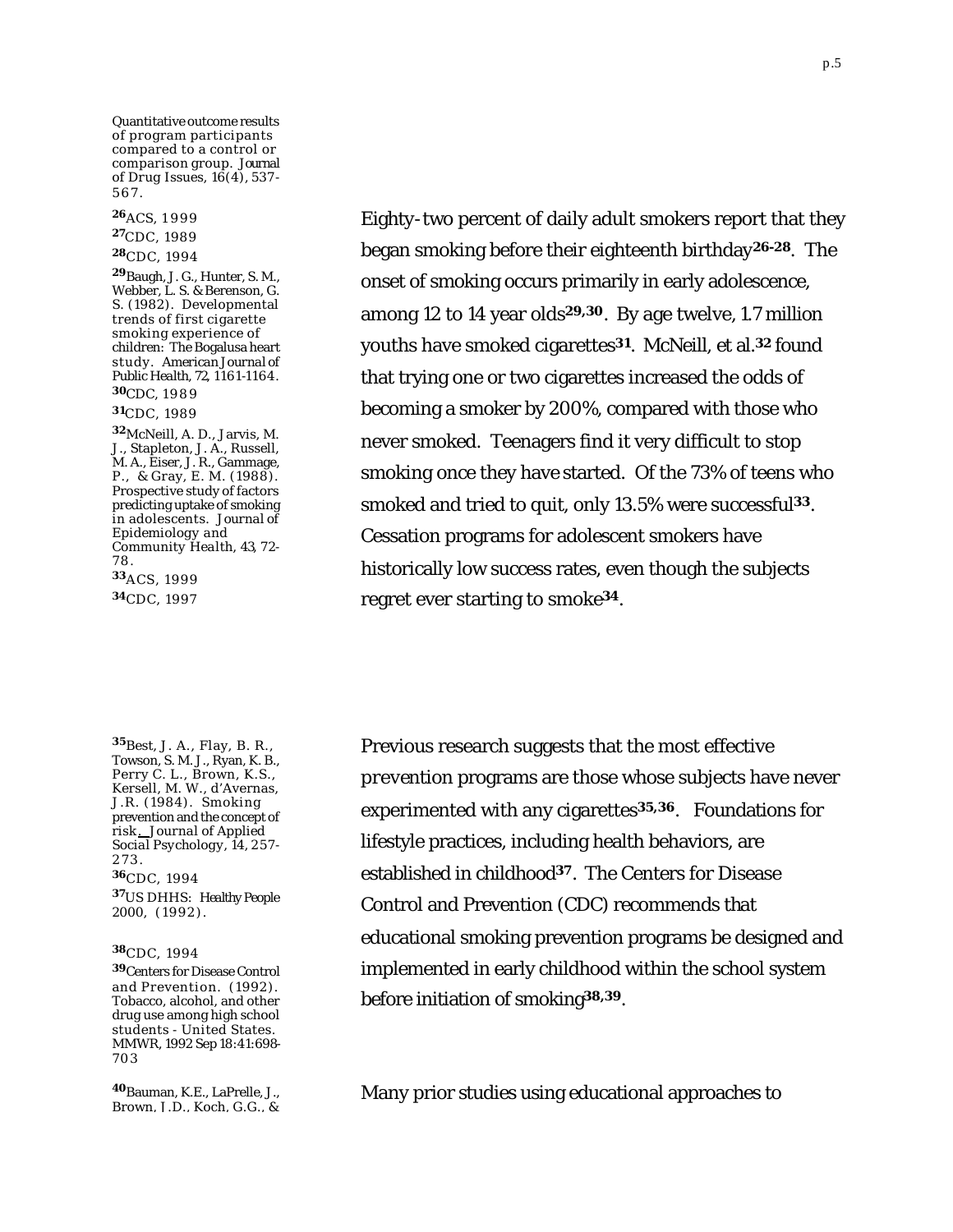<span id="page-5-0"></span>Padgett, C.A. (1991). The influence of three mass media campaigns on variables related to adolescent cigarette smoking: Results of a field experiment. *American Journal of Public Health, 81*(5), 597 -604.

**<sup>41</sup>**Elder, J.P., Wildey, M., deMoor, C., Sallis, J.F., Eckhardt, L., Edwards, C., Erickson, A., Golbeck, A., Hovell, M., Johnston, D., Levitz, M.D., Molgaard, C., Young, R., Vito, D., & Woodruff, S.I. (1993). The long-term prevention of tobacco use among junior high school students: Classroom and telephone interventions. *American Journal of Public Health, 83*(9), 1239-1243.

**<sup>42</sup>**Murphy, N. T., & Price, C. J. (1988). The influence of self-esteem, parental smoking, and living in a tobacco production region on adolescent smoking behaviors. *Journal of School Health, 58*(10), 401 -405. **43**ACS, 1994

**<sup>44</sup>**Ajzen, 1980

**<sup>45</sup>**Fishbein, M., & Ajzen, I. (1975). *Belief, Attitude, Intention, and Behavior: An Introduction to Theory and Research*. Reading, Mass.: Addison -Wesley. **<sup>46</sup>**Ajzen, 1980 **<sup>47</sup>**Fishbein, 1975

**<sup>48</sup>**Ajzen, 1980

**<sup>49</sup>**Fishbein, 1975

**<sup>50</sup>**Norman, N.M., & Tedeschi, J.T. (1989). Self presentation, reasoned action, and adolescents' decisions to smoke cigarettes. *Journal of Applies Social Psychology, 19*   $(\overline{7})$ , Pt. 2), 543-558 **<sup>51</sup>**Ajzen, 1980 **<sup>52</sup>**Fishbein, 1975

smoking prevention have focused on adolescents**40-42**. A small number of studies have been developed for children, but none used or evaluated the American Cancer Society's "Do It Yourself-Making Health Choices" curriculum**43**. The key population of children ages 10-13, in a multi-ethnic sample in a school-based setting was the focus of this study. In addition, the curriculum was designed to be interactive and fun. This study tested the effects of a developmentally appropriate educational intervention on children's attitude toward smoking, subjective norm of smoking, and refusal skills for smoking.

#### **Theoretical Framework**

The framework for this research was adapted from the Theory of Reasoned Action**44,45**, which proposes that behavior is the result of behavioral intentions  $(Fig.1)$ . In this view, smoking behavior occurs because of a prior behavioral intention to smoke**46,47**. Although theorists acknowledge that behavioral intention will not precede a specific behavior 100% of the time, people generally perform in accordance with their intentions**48,49**. Prior research on use of cigarettes and smokeless tobacco has supported this premise**50**. The formation of behavioral intentions to smoke is a function of two variables: attitude and subjective norm**51,52**.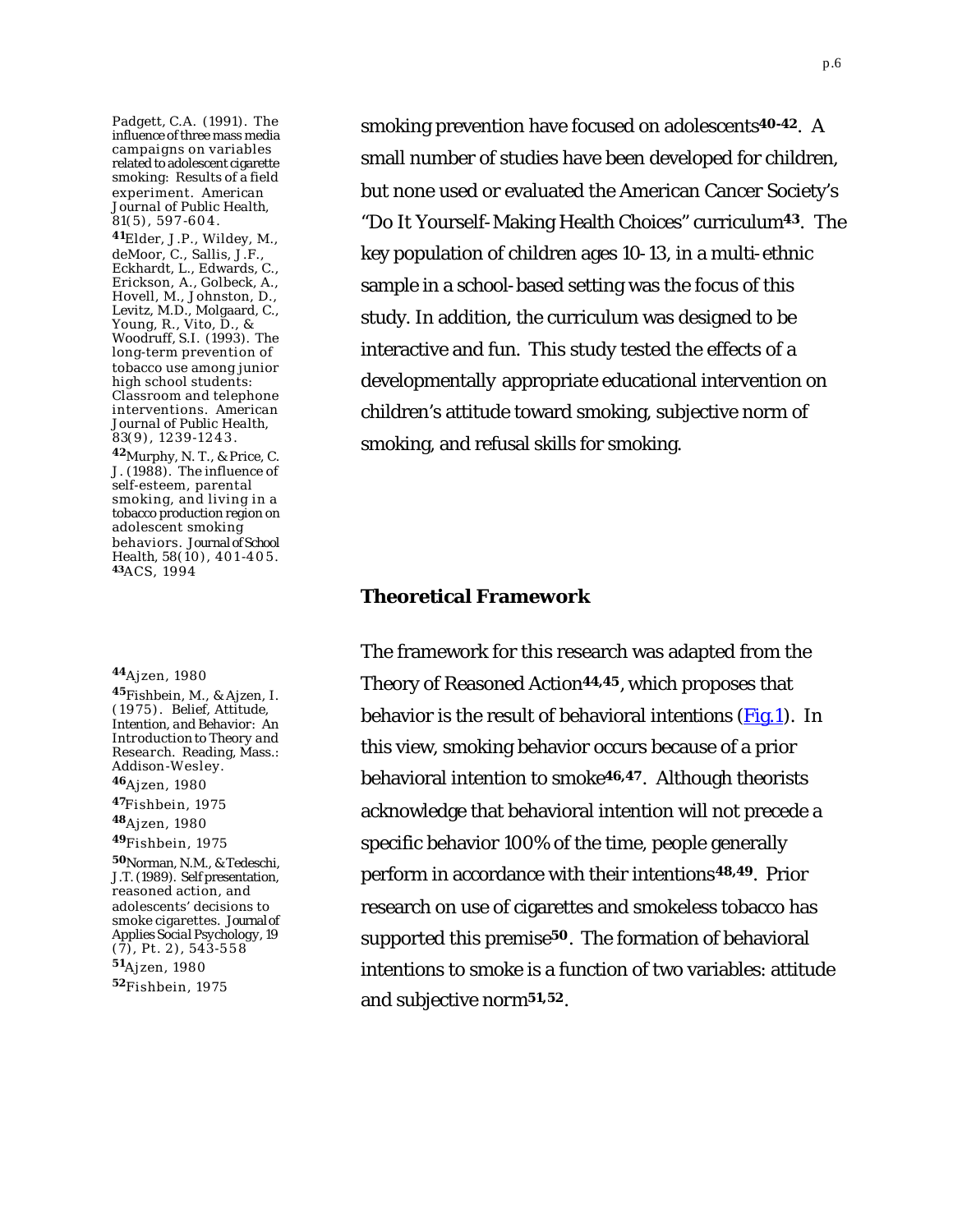**<sup>53</sup>**Andrews, J. A., & Duncan, S. C. (1998). The effect of attitude on the development of adolescent cigarette use. *Journal of Substance Abuse, 10*(1), 1 -7 .

**<sup>54</sup>**Bangert-Downs, R. L. (1988). The effects of schoolbased substance abuse education - A meta-analysis. *Journal of Drug Education, 18*(3), 243-264.

**<sup>55</sup>**Bruvold, 1993

**<sup>56</sup>**Flay, B. R., Phil, D. Hu, F. B., & Richardson, J. (1998). Psychosocial predictors of different stages of cigarette smoking among high school students. *Preventive Medicine. 27*, (5 Pt 3), A9-18. **<sup>57</sup>**Rundall & Bruvold, 1988

**<sup>58</sup>**Conrad, K. M., Flay, B. R., & Hill, D. (1992). Why children start smoking cigarettes: Predictors of onset. *British Journal of Addiction, 87,* 1711 -1724. **<sup>59</sup>**Flay, 1998

**<sup>60</sup>**McAlister, A. (1983). Socia l-psychological Approaches. In O. T. Glynn, C. Leukefeld, & J. Ludford (Eds.), *Preventing Adolescent Drug Abuse: Intervention Strategies* (pp. 36-50). Washington, D.C., U.S. Government Printing Office. **<sup>61</sup>**Flay, 1983 **<sup>62</sup>**ibid

#### **Attitude**

Attitude about smoking is considered personal in nature, and is based on beliefs about smoking and consequences of smoking. For example, if one believes that the result (consequence) of smoking produces no detrimental effects, his/her attitude toward smoking would be a positive one. If, however, one believes that smoking produces many detrimental effects, his/her attitude would be a negative one. Many researchers have advocated that attitude change is related to behavioral change**53-57** .

#### **Subjective Norm**

Subjective Norm is the social aspect of deciding on a behavior, and encompasses significant others' beliefs about smoking and one's motivation to comply with significant others' beliefs. These significant others may be parents, siblings, friends, or any significant person in the child's life. A child may value another person's negative or positive beliefs about smoking and have a strong motivation to comply with that person's beliefs. This would represent the child's subjective norm. Research has shown that family relationships and school (peer) relationships correlate strongly to health behaviors**58-60**. Smoking also has been linked with peer pressure**61**, having parents who smoke, and having siblings who smoke**62,63**.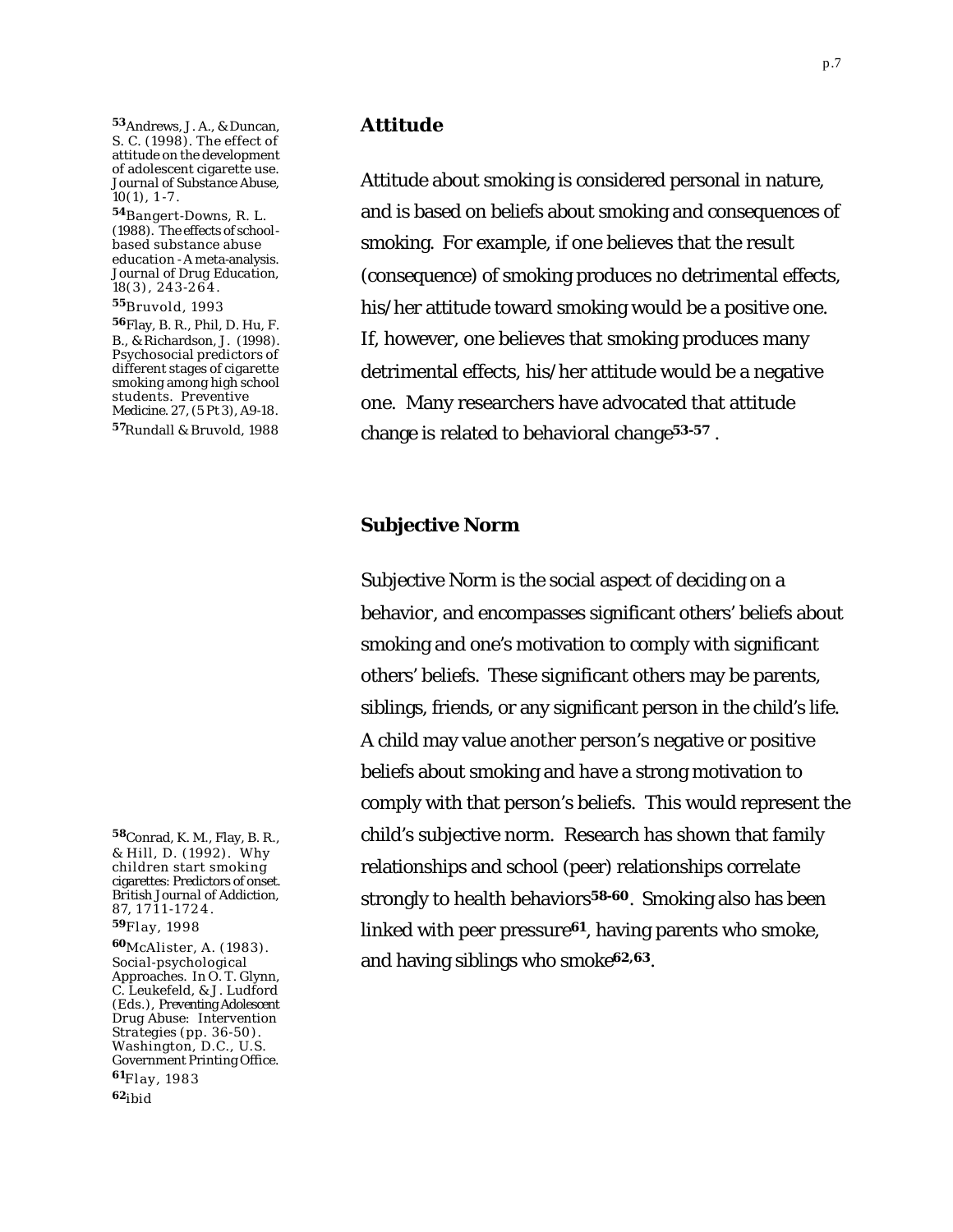**<sup>63</sup>**Murphy, N. T., & Price, C. J. (1988). The influence of self-esteem, parental smoking, and living in a tobacco production region on adolescent smoking behaviors. *Journal of School Health, 58*(10), 401 -405.

**<sup>64</sup>**Conrad, 1992 **<sup>65</sup>**Flay, 1983 **<sup>66</sup>**McAlister, 1983 **<sup>67</sup>**US Dept of Health & Human Services (DHHS). (19 94). *Preventing tobacco use among young people: a report of the Surgeon General* (DHHS publication No.  $S/N$  017-00491-0). Atlanta, GA: U.S. Government Printing Office.

**<sup>68</sup>**Conrad, 1992 **<sup>69</sup>**Flay, 1998

Conrad, 1992 Ajzen, 1980 Fishbein, 1975 Conrad, 1992

Prior research supports the importance of peer and family input as it comprises the subjective norm of children who are faced with the health decision of whether to begin smoking**64-67**. For many children, the influence of peers may begin to grow stronger and the influence of parents less strong, as they mature from fifth grade into the adolescent years.

### **Behavioral Intentions**

Intention to smoke strongly predicts subsequent regular use**68,69**. In a review of nine studies measuring behavioral intention to smoke, 89% (8 out of 9) of the time, intention to smoke predicted onset in children**70**. The best single predictor of an individual behavior is a measure of the intention to perform that behavior**71-73**.

#### **Refusal Skills**

Refusal skills are frequently referred to in the smoking literature, but there has been minimal measurement of these skills in relation to preventing smoking initiation in children. There has been a link established between refusal skills and decreased use of alcohol in children**74**. Combined within the Theory of Reasoned Action, refusal skills serve as a "filter" through which the child's attitude and

**<sup>74</sup>**Shope, J.T., Copeland, L.A., Maharg, R., Dielman, T.E., & Butchart, A.T. (1993). Assessment of adolescent refusal skills in an alcohol misuse prevention study. *Health Education Quarterly, 20* (3), 373-390.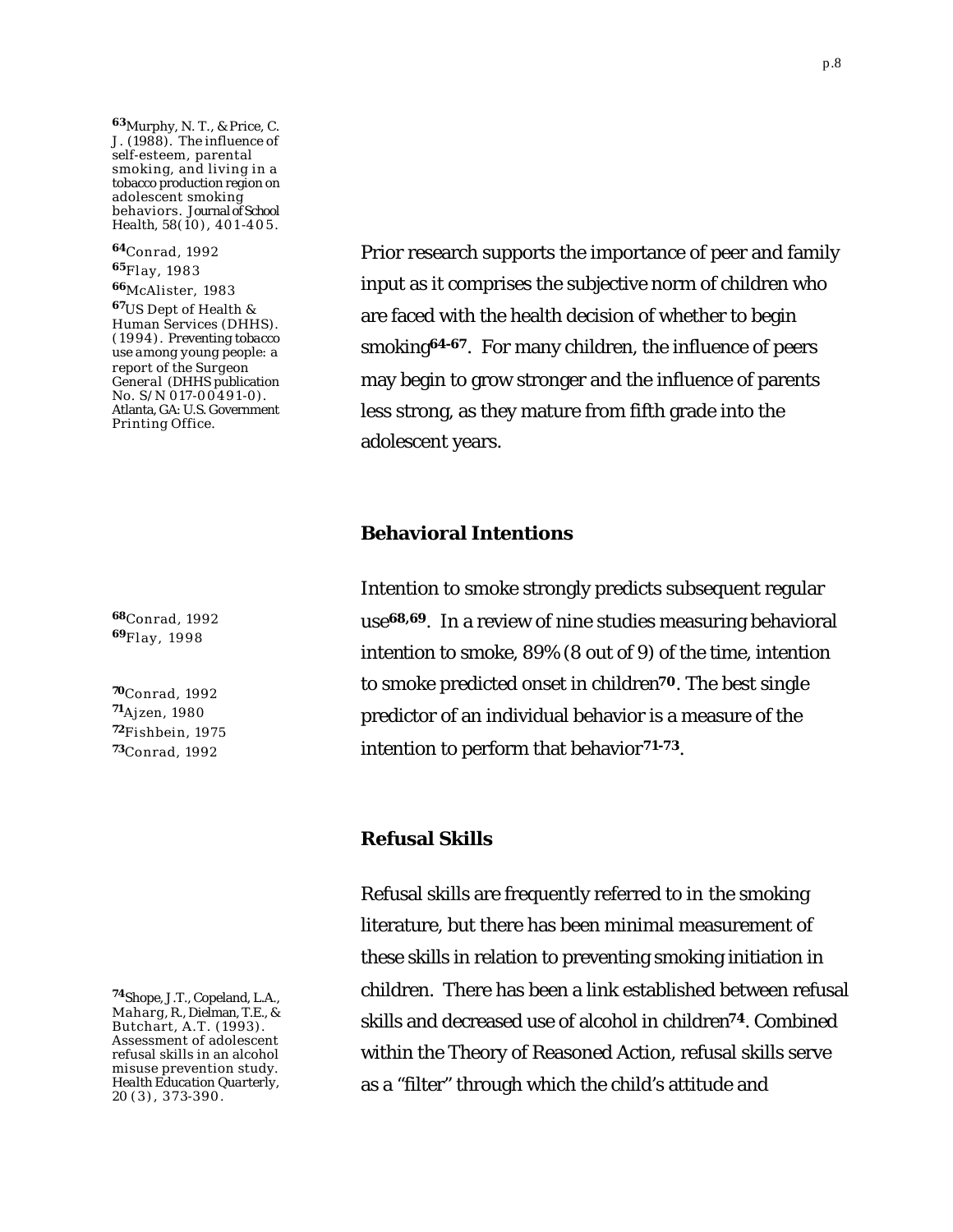subjective norm pass while leading to behavioral intention. If the child develops strong refusal skills, this may affect his attitude and subjective norm, and result in a behavioral intention that chooses to refuse smoking offers. If, however, a child lacks refusal skills, the behavioral intention may be to smoke when offered the opportunity. For the purposes of this study, refusal skills were defined as the knowledge and the ability to successfully refuse offers to smoke cigarettes. Although behavioral intention was measured in this study, this article reports only the effect of the intervention on attitude toward smoking, subjective norm of smoking, and perceived refusal skills for smoking.

It would be rare for a theory to address all the complexities that constitute various behaviors. Although the Theory of Reasoned Action appears to address the critical concepts involved in smoking initiation, it is still important to understand children's development in attempting to understand their behavior. Because the initiation of smoking has its roots in the childhood period, when attitudes and beliefs are formed, it is vital to understand how a child is thinking and perceiving his/her environment. Any intervention to be used with children should be based on the appropriate developmental level. Based on a review of Piaget's cognitive developmental theory and Erikson's theory of psychosocial development, the intervention used in this study can be considered an appropriate intervention from both a cognitive and a psychosocial perspective.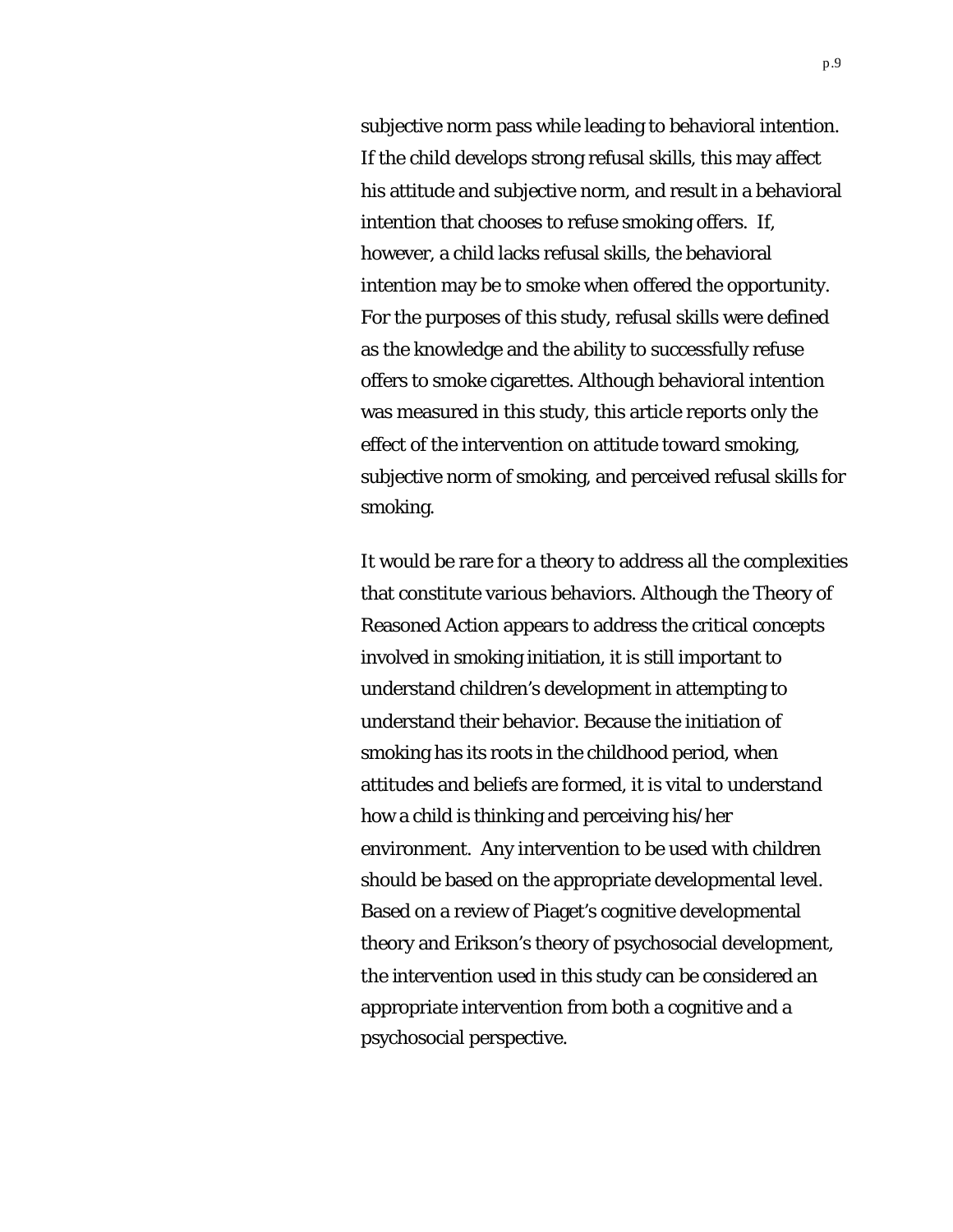#### **The Intervention**

The intervention, "Do It Yourself-Making Healthy Choices" is a curriculum developed for fourth, fifth, and sixth graders by the American Cancer Society as part of a nationwide initiative to promote comprehensive school health education, with a focus on cancer prevention**75**. The curriculum has specific components for each grade level. The fourth grade component was used in this study for fifth-grade students because it is a more appropriate beginning smoking prevention curriculum for children who have never had any intensive instruction in this area. Written permission from the American Cancer Society was obtained prior to using the curriculum. The curriculum addresses three key areas: 1) The effects of sun exposure and the need to protect oneself from the sun, 2) nutritional information as it relates to cancer-reducing foods, and 3) smoking prevention materials. This research utilized only the smoking prevention materials, which consisted of five lessons (modules) related to smoking. A brief description of each lesson with the title of the lesson is as follows: 1) smoking and the effects on the body (*Smoking and Your Body*), 2) examining internal and external reasons for smoking (*Why Do People Smoke Anyway?*), 3) applying decision-making steps to smoking and developing alternatives to smoking (*To Smoke or Not to Smoke*), 4) identifying refusal skills and practicing the skills (*No If, Ands, or Butts*), and 5) demonstrating refusal skills through role-playing (*Choose to Refuse*).

**<sup>75</sup>**ACS, 1994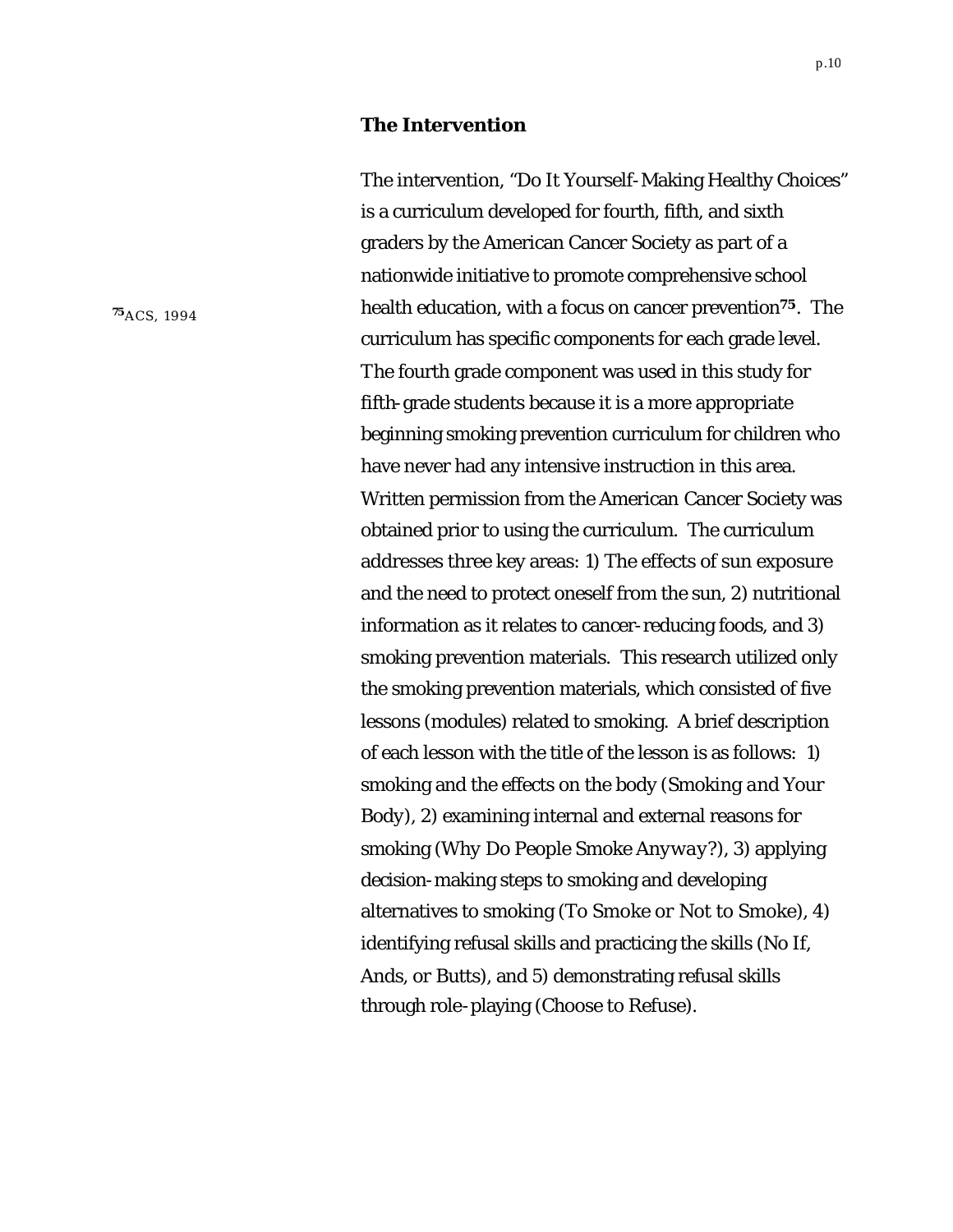#### **<sup>76</sup>**ibid

**<sup>77</sup>**Best, J.A., Thomson, S.J., Santi, S.M., Smith E., Brown, K.S. (1988). Preventing cigarette smoking among school children. *Ann Rev Public Health 9*:161 -201.

**<sup>78</sup>**Botvin, G.J. (1991). Personal and social skills training: applications for substance abuse prevention. In: *Proceedings of six regional workshops: Strengthening Health Education for the 1990's.*  New York: Health and Safety Education Division, Medical Department, Metropolitan Life Insurance Company

**<sup>79</sup>**Botvin, G.J. (1986). Substance abuse prevention research: recent developments and future directions. *J School Health 56*: 369-7 4

**<sup>80</sup>**Connell D.B., Turner R.R., Mason E.F. (1985) Summary of findings of the school health education evaluation: health promotion effectiveness, implementation, and costs. *J School Health, 55*,316 -2 1 **<sup>81</sup>**Flay, 1983 **<sup>82</sup>**CDC, 1992 **<sup>83</sup>**CDC, 1994

The intervention**76** addresses the multiple psychosocial factors associated with cigarette smoking in today's youth that have been identified as components of prior successful programs**77-81**. Additionally, the intervention is consistent with guidelines published by CDC for school-based programs targeting children and youth**82-83**.

One research question guided this study: What is the influence of the intervention on the child's attitudes, subjective norm, and perceptions of refusal skills related to smoking? The three study hypotheses were:

> **H1**: Children in the intervention groups report more negative attitudes about smoking on the posttest than children in the control groups.

> **H2**: Children in the intervention groups report more negative subjective norms about smoking on the post-test than children in the control groups.

> **H3:** Children in the intervention groups report more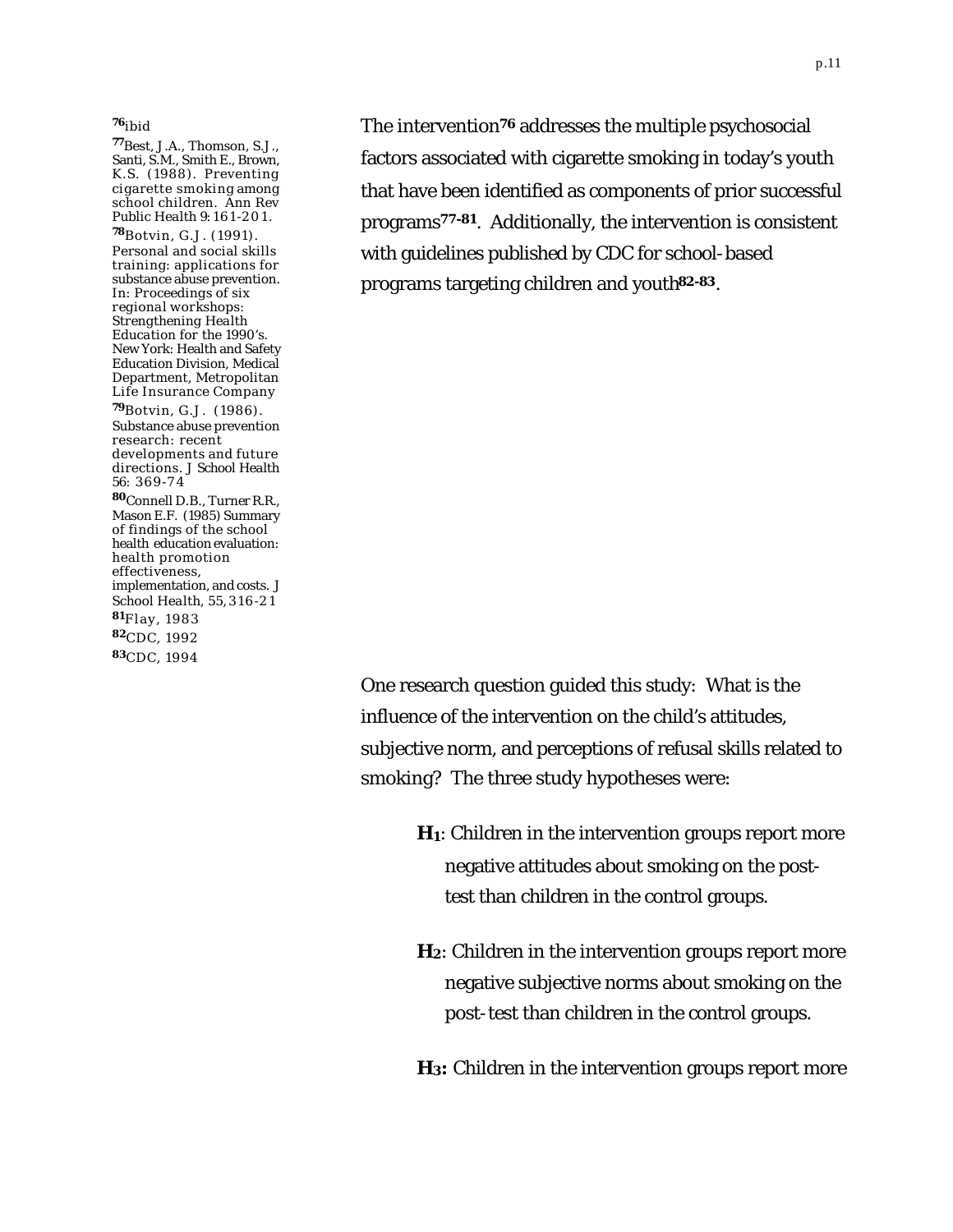positive perceptions of their refusal skills related to smoking on the post-test than children in the control groups.

#### **Methods**

This quasi-experimental study utilized the Solomon Fourgroup design that employed a combination of the pretestposttest control group design and the posttest-only design**84,85**. This design allowed the investigators to control for instrument reactivity by comparing subjects who differed only in that they received the pretest. It was also possible to assess for change that occurred between pretesting and post-testing. Individual schools were randomly assigned to each of the four groups and sequences: (1) pretest **®** intervention**®** post-test, (2) pretest **®** post-test, (3) intervention **®** post-test, (4) posttest only. Because of the ethical problem of withholding an intervention that may have positive health consequences from the "no treatment" control groups, the intervention was offered to those schools at the conclusion of data collection. The decision to implement the intervention program at these sites was based on the school's request.

#### *Sample and Settings*

This study consisted of 361 children in the fifth-grade from nine public schools in the southeastern United States. A power analysis determined that 53 subjects for each of the four groups were needed to achieve an alpha  $= 0.05$ , power = 0.80, with an effect size (ETA-squared) of 0.05**86**. The classes used in this study included those that had not received any formal smoking prevention curricula, other

**<sup>84</sup>**McLaughlin, F. E., & Marascuilo, L. A. (1990). *Advanced Nursing and Health Care: Research, Quantification Approaches.*  Philadelphia: W. B. Saunders Co.

**<sup>85</sup>**Spector, P. E. (1981). *Research Designs Series: Quantitative Applications in the Social Sciences,* No. 07- 023. Newbury Park, CA: Sage

**<sup>86</sup>**Polit, D. F., & Hungler, B. P. (1995). *Nursing Research* (5 th ed.). Philadelphia: J. B. Lippincott Co.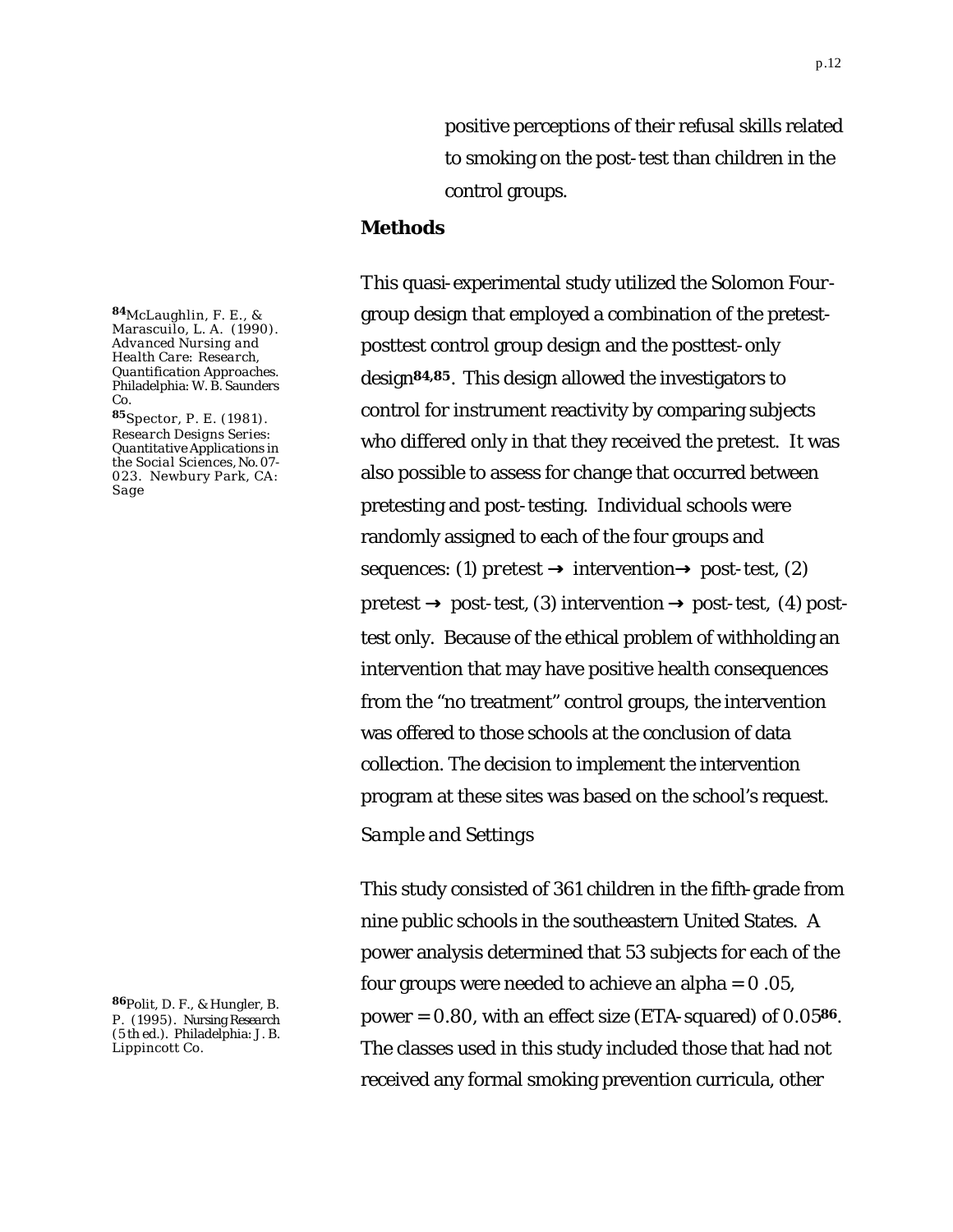than that incorporated into routine health classes.

Inclusion criteria for the sample included: (a) children in the fifth grade of a public elementary school in the designated region; (b) children who have not been included in other smoking prevention programs; (c) children and their parents who were English speaking; (d) children with no known cognitive disability; and (e) children without perceptual disabilities such as blindness or deafness. Children of all ethnic backgrounds and both genders were included. All parents who consented had children who met the inclusion criteria. One child, whose parents did not consent for participation, went to the library during all sessions related to the research.

#### *Procedures*

Prior to data collection, approval for this study was obtained from the investigators' institutional Human Assurance Committee. Permissions were obtained from the appropriate County School Administration representative before subjects were recruited from the schools. Parental consent and child assent were obtained prior to questionnaire administration or implementation of the intervention. After randomization of individual schools to one of the four groups, names of children in the fifth grade were obtained from each school. Parental consent forms, Parent Demographic Questionnaire, and Parent Smoking Attitude Questionnaire were sent home to parents from school in the child's book bag with a self-addressed envelope to be returned to the investigators. The intervention and completion of all instruments by the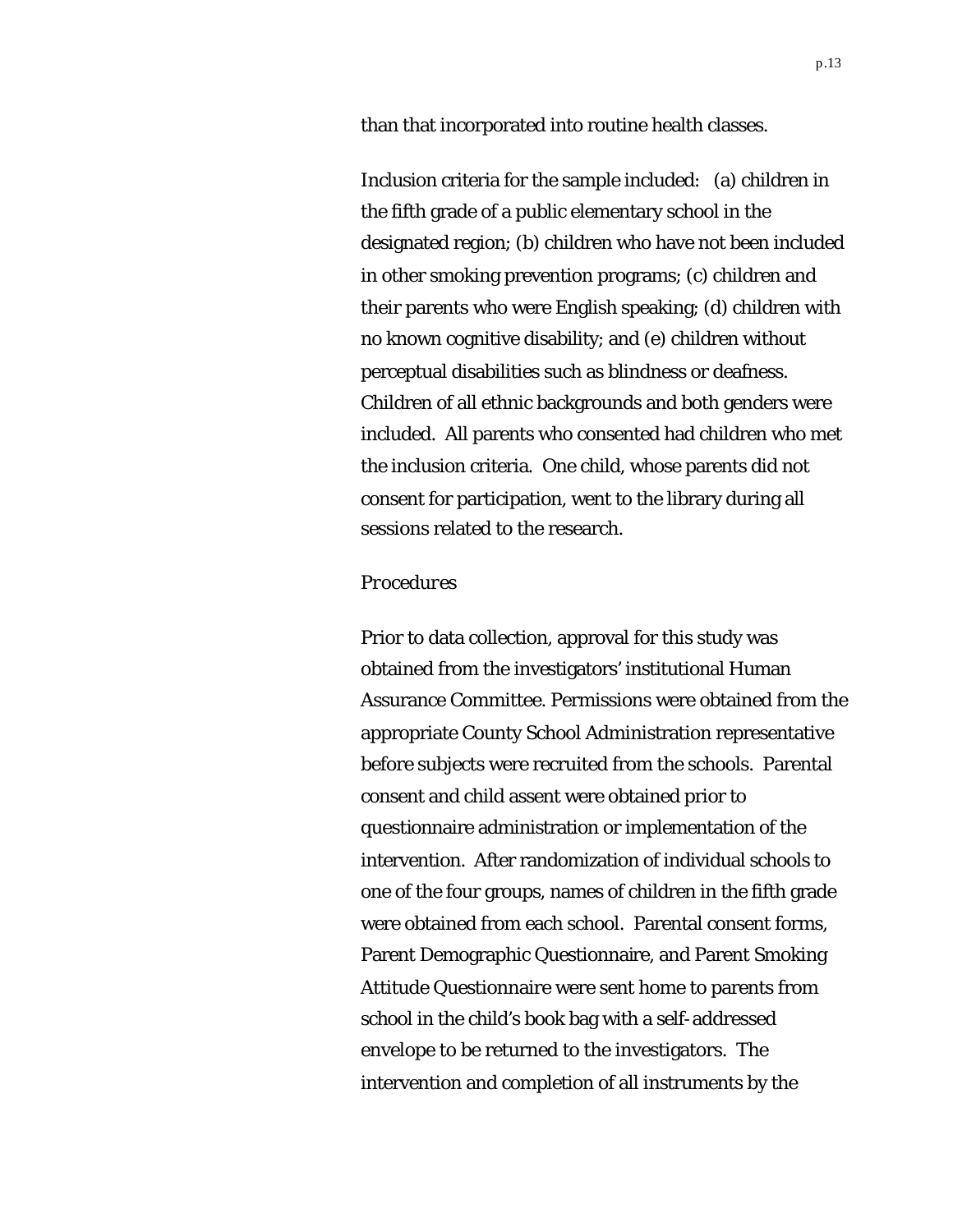children took place within the classroom setting.

Children in all four groups completed the Student Sociodemographic Questionnaire (SSQ) at the first session. Children in groups 1 and 2 (pretest groups), were also given the School-Age Smoking Questionnaire (SASQ). The study was explained to the children, and they were assured that no one except the investigators would be privy to their responses. The data collector asked the children to respond to each item on the SSQ and SASQ as they were read aloud.

The pretests (SASQ) were given to children in group 1 the day prior to the intervention classes. Children in groups 1 and 3 participated in five, one-hour classes, from the "Do It Yourself - Making Healthy Choices" curriculum. These five classes were all taught within a one-week period for each school. This procedure was implemented at each participating school by the same data collector. Three weeks after the completion of the intervention, the SASQ was given to children in both intervention groups (groups 1 and 3). This questionnaire was again read aloud to the children by the data collector. The pretests and post-tests were administered within a four-week time frame. Data collection for all schools was conducted over an eight week period at the same time of year in order to ensure that all subjects were in the same place grade-wise. This cohort approach minimized effects of developmental changes that occur from the beginning of each school year to the end. One person implemented the intervention for this study and collected all data. The curriculum included detailed scripts for each class, and these were followed precisely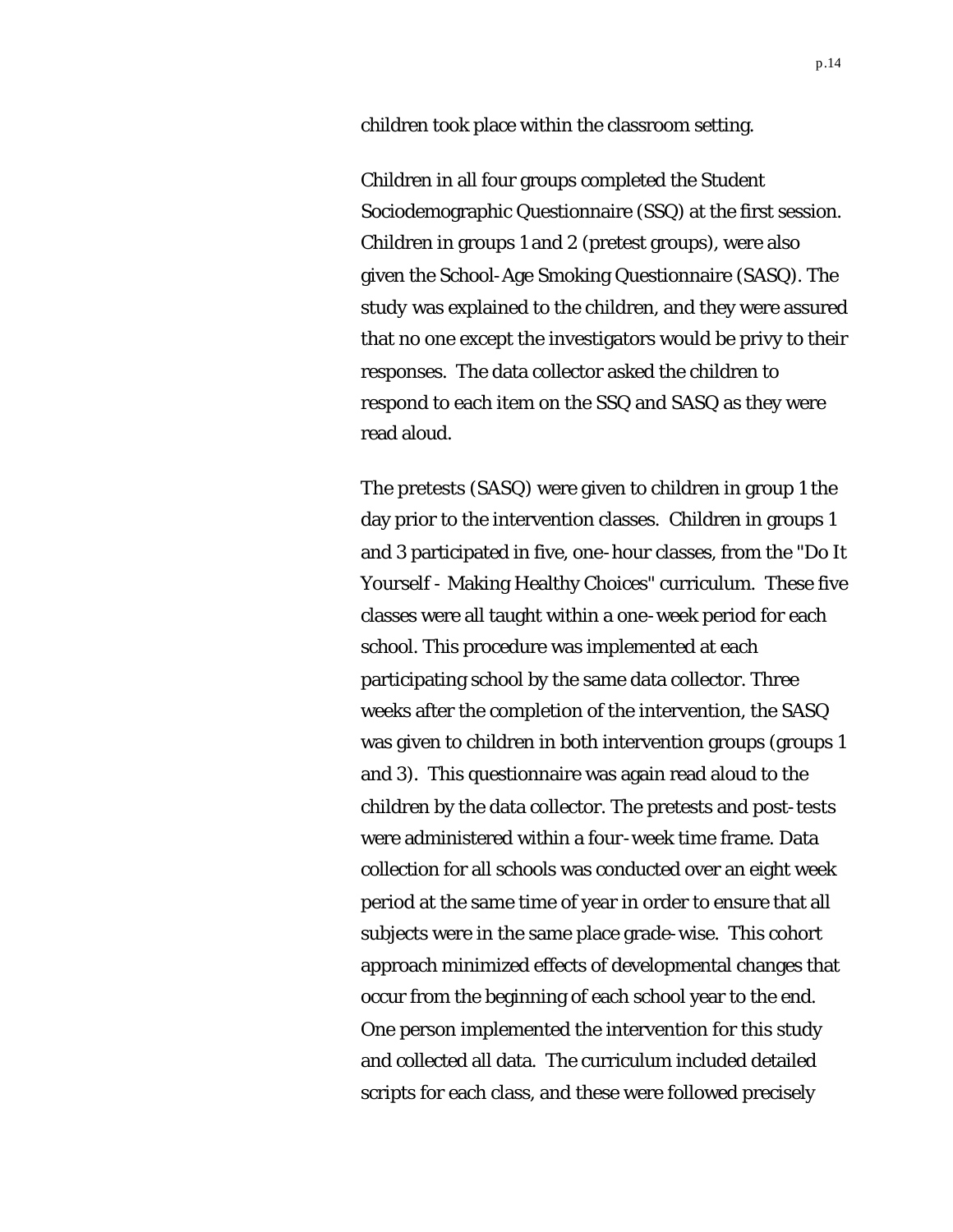and uniformly for each class. Each child in the study, regardless of the group they were assigned to, completed a Student Sociodemographic Questionnaire (SSQ) and a School-Age Smoking Questionnaire (SASQ).

#### *Student Sociodemographic Questionnaire*

The Student Sociodemographic Questionnaire (SSQ) was designed by the investigators and contained 20 items that identify personal data of the child, his/her perceptions of the smoking behaviors of significant others, his/her selfreported smoking behaviors, and how often cigarettes have been offered to the child. Ten minutes were needed to complete this questionnaire.

#### *School-Age Smoking Questionnaire*

The School-Age Smoking Questionnaire (SASQ) is a 57 item questionnaire developed by the first author and adapted from the Smoking Questionnaire originally developed by Vallone**87**. The SASQ utilized items similar to Vallone's, but with a decreased level of readability. Vallone's work targeted seventh-graders, whereas this research focused on fifth-graders. Items deemed by the researchers to be developmentally inappropriate for fifthgrade children were changed to reflect this age level. Questions were also added to reflect the child's perceptions of his/her refusal skills related to smoking. This questionnaire was determined to be at a 5.4 grade level for readability, and a 3.4-3.9-grade level for listening comprehension. Readability was assessed using

**<sup>87</sup>**Vallone, J. P. (1992). Assessing the intention to smoke in young adolescents. *UMI Dissertation Services*. (University Microfilms No. 9228123).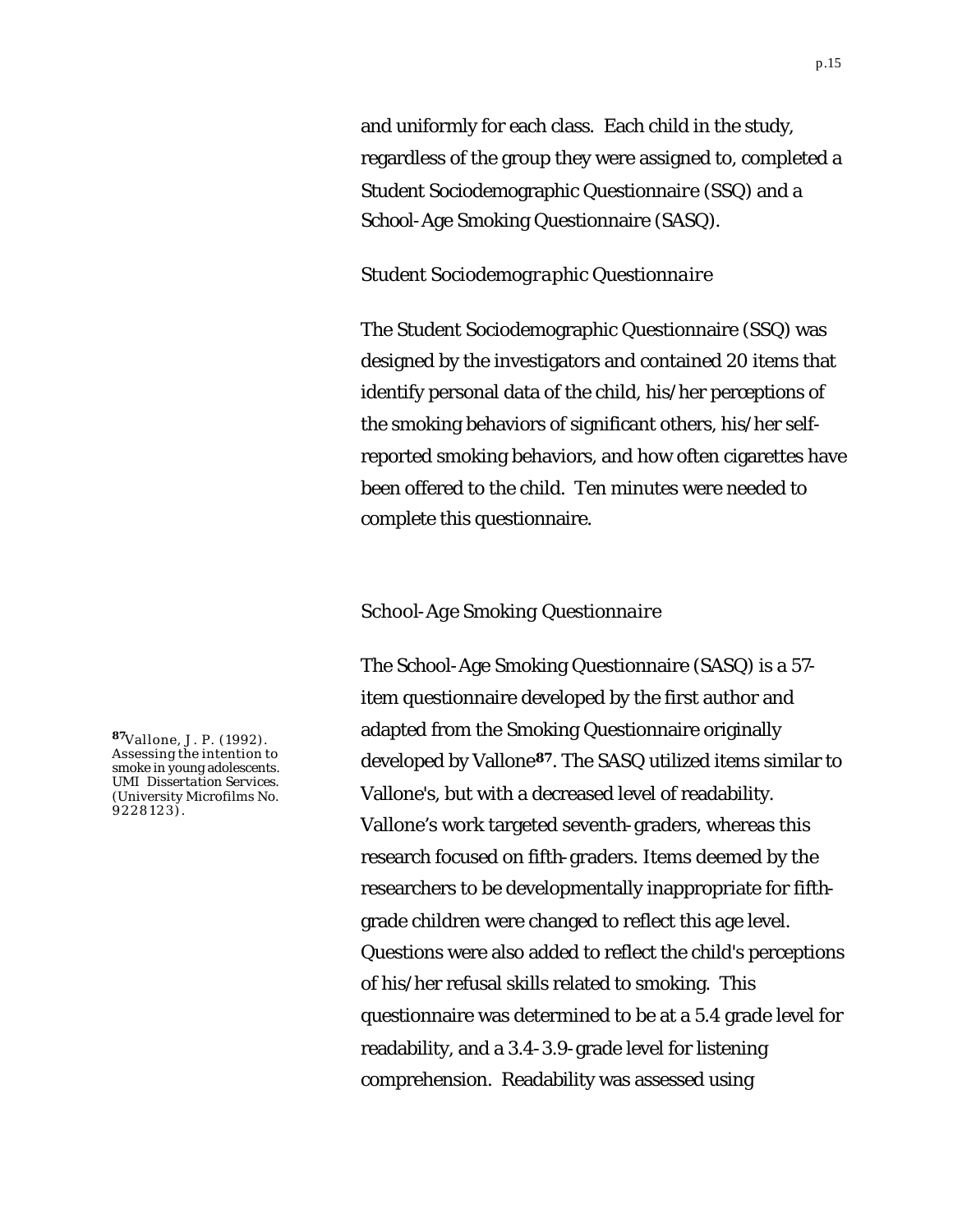standardized tests. This questionnaire was also assessed by two African-American fifth-grade teachers for ethnic bias and none was found. This questionnaire took approximately 30 minutes to complete.

The overall reliability of the SASQ was 0.88 as determined by Cronbach's Alpha and based on pretest and post-test scores. The questionnaire includes items used to measure intention to smoke by the end of fifth grade (items 1-5), attitude toward smoking (items 6-35), subjective norms regarding smoking (items 36-47), and perceptions of refusal skills related to smoking (items 48-57).

#### *Data Analysis*

Analysis of variance and *t*-tests were used to analyze the differences in data from the four groups. Initially, groups 1 and 2 were compared on pretests to determine if there were pretest differences. Secondly, all post-test scores were analyzed to test for treatment differences. Hypotheses 1-3 were analyzed using analysis of variance (ANOVA). Descriptive statistics were used to describe the sample. The Statistical Package for the Social Sciences (SPSS), Version 10, was used for data analyses with a pre-established level of significance of 0.05.

#### **Findings**

An overall return rate of parental consent was 42.5%, with 34.6% for the control groups and 47.5% for the experimental groups. The nine schools participating in this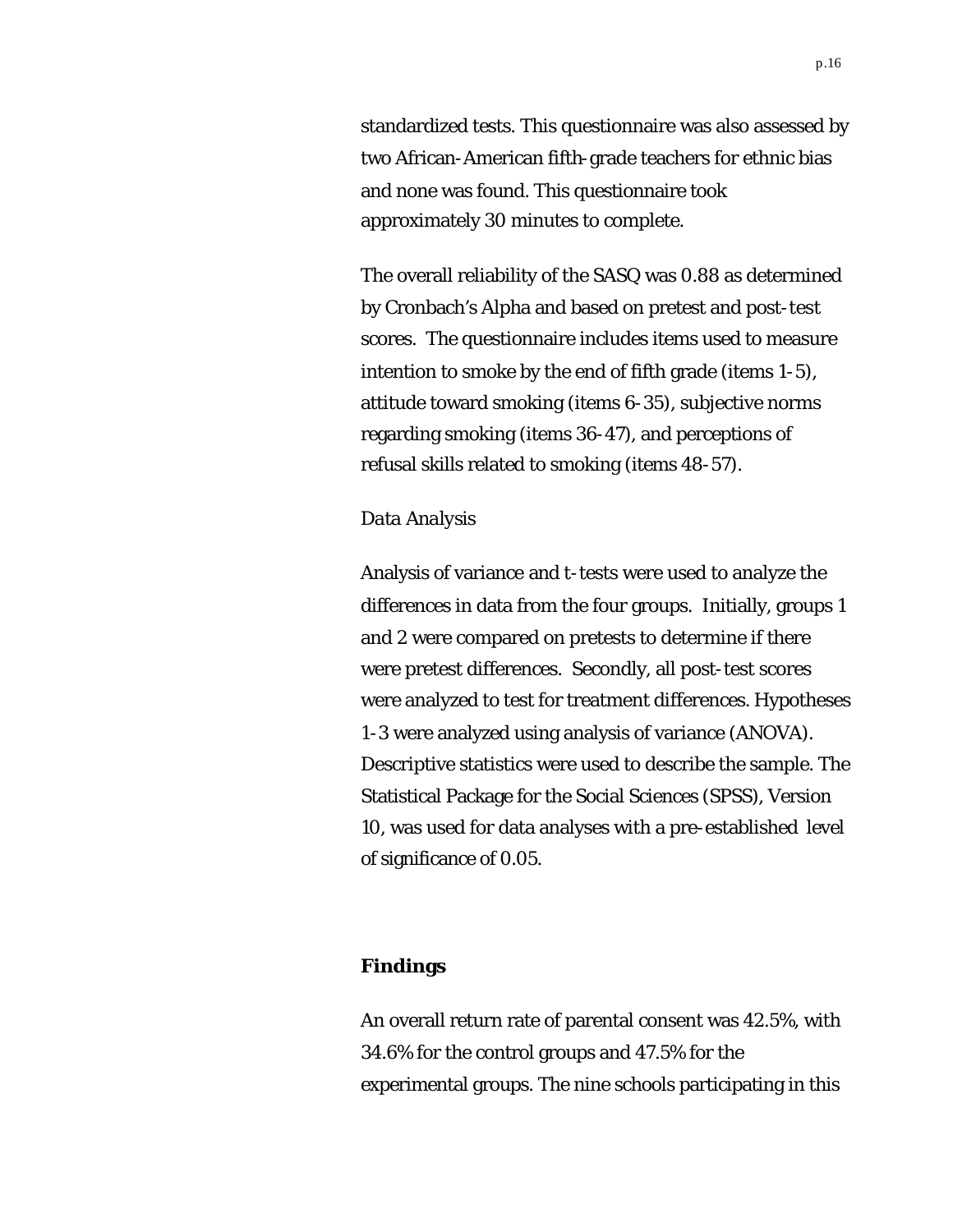study were randomly assigned to either an intervention group or a control group. There were four schools in the intervention group and five in the control group. The final number of subjects in each of the Solomon-Four groups was as follows: group  $1 = 106$ ; group  $2 = 57$ ; group  $3 = 137$ ; and group  $4 = 61$ .

#### *Sample Demographics*

The sample  $(n = 361)$  consisted of children ranging in age from 10 to 13, with a mean of 10.8 years. One hundred forty (38.8%) children were male and 221 (61.2%) were female. One hundred seventy-five (48.5%) of the children were African-American, 159 (44%) were Caucasian, 11 (3%) were Hispanic, 2 (0.6%) were Asian, and 14 (3.9%) selected the "Other" option. The number of subjects in each racial category closely approximated the racial breakdown in the schools.

#### *School-Age Smoking Questionnaire: Pretest Scores*

The range of the total scores on the SASQ pretests was 42- 195, with a mean of 73.9, indicating that this sample was generally negative about smoking; that is, they had negative perceptions of smoking and did not intend to ever smoke (low scores indicate negativity). Children in the intervention group had a mean total score of 67.6, while the control group mean was 85.4. Children in the intervention group were generally more negative about smoking than those in the control group were at pretest time. The subjects' attitudes toward smoking were strongly negative on the pretests, with a range of scores of 18-126,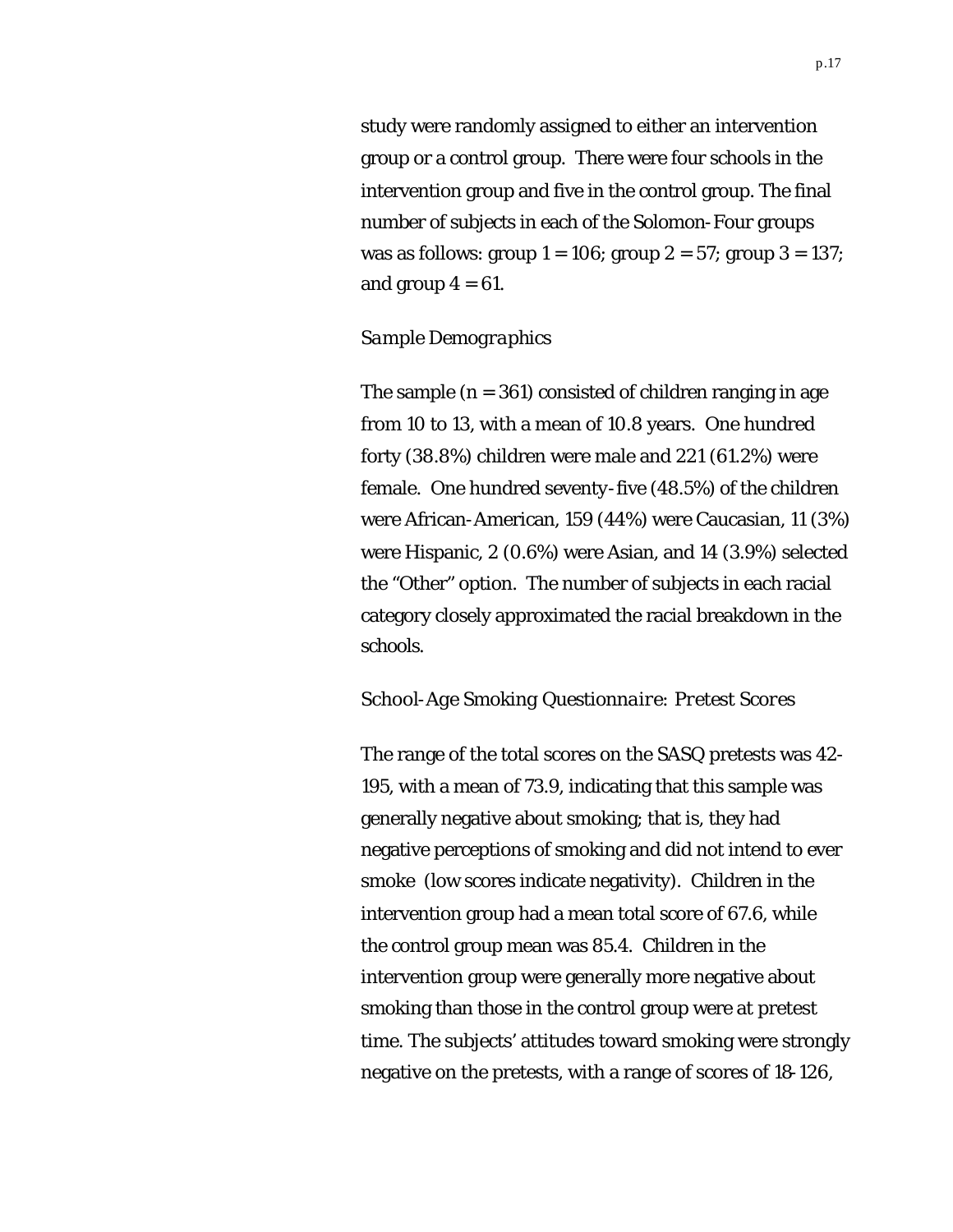<span id="page-17-0"></span>and a mean of 40.3. Low scores on this subscale indicate attitudes that are more negative toward smoking. The subjects in the intervention group held even more negative attitudes than those in the control group, with a mean attitude score of 35.9 compared with 48.4. The range of scores for the subjective norms subscale on the pretests was 6-45, with a mean of 12.5, indicating the children's subjective norms were opposed to smoking. The subjects did not believe that the significant others in their lives approved of their smoking, and generally they were motivated to comply with these peoples' wishes. Children in the intervention group again had lower mean scores on this subscale (11.5) than those in the control group (14.4). The children generally had perceptions of strong refusal skills related to smoking. The pretest range of scores overall was 10-34, with a mean of 14.2. The mean score of the children in the intervention group was 13.7, and in the control group was 15.2. The lower the score, the more indicative of strong refusal skills.

#### *School-Age Smoking Questionnaire: Post-test Scores*

The range, mean and standard deviation of the SASQ posttest scores are presented in [Table 1. S](#page-26-0)cores are broken down according to group assignment of the subjects. There was generally a larger range of scores for the control group, and slightly higher means than most intervention group scores. All post-test scores indicate that these children were generally negative about smoking. Most control and intervention groups scores were slightly lower on the posttests than the pretests.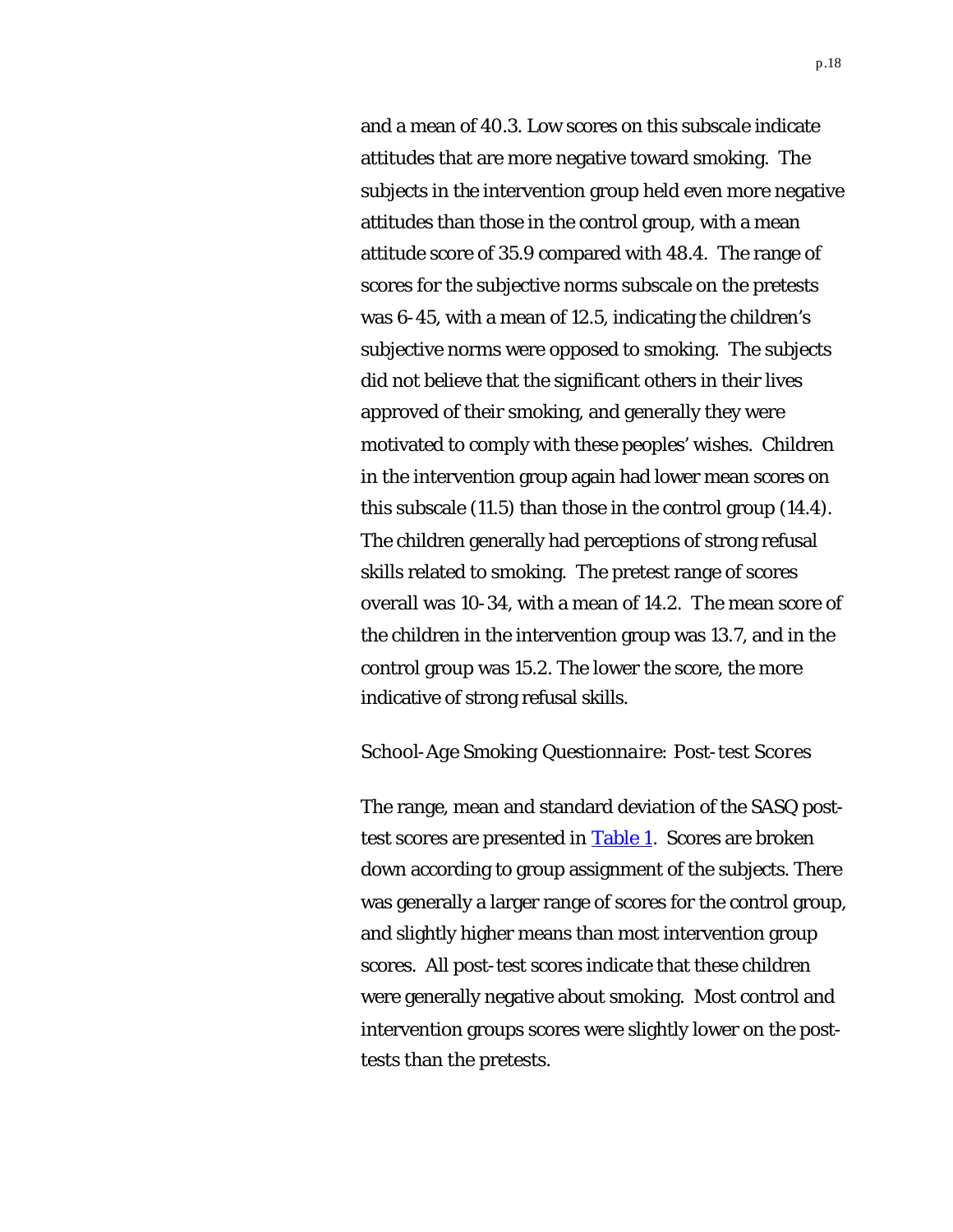#### *Research Question and Hypotheses*

To determine the influence of the intervention on the child's attitudes, subjective norms, and perceptions of refusal skills related to smoking, analysis of variance procedures were used to test the hypotheses.

Hypothesis 1 predicted that children in the intervention groups would report more negative attitudes about smoking on the post-tests than children in the control groups. This hypothesis was supported (*F* = 13.6, *df* 1,360, *p* = .001). Hypothesis II predicted that children in the intervention groups would report more negative subjective norm beliefs about smoking on the post-tests than children in the control groups. Although the means of the subjective norms post-test scores were lower for the subjects in the intervention groups (12.1) than in the control groups (13.1), this difference was not statistically significant, and the hypothesis was not supported  $(F =$ 66.5, *df* 1,360, *p* = .29). Hypothesis III predicted that children in the intervention groups would report more positive perceptions of their refusal skills related to smoking on the post-tests than children in the control groups. The mean scores of the refusal skills subscale were slightly lower for the intervention group as compared to the control group (14.3 and 14.6), but not statistically significant  $(F = 0.23, df 1,360, p = .63)$ . Therefore, this hypothesis was not supported.

*T*-tests were used to determine if there were significant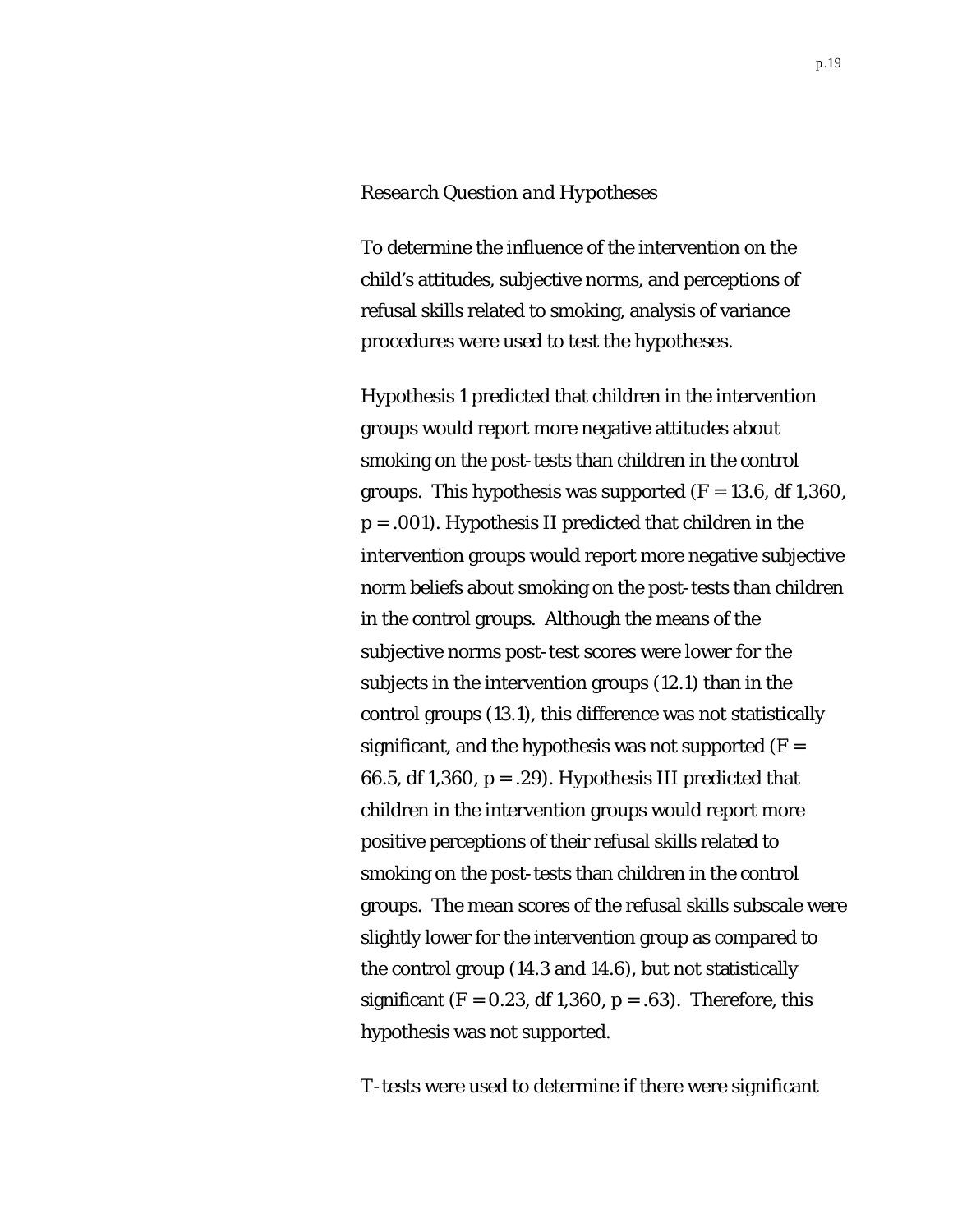differences in scores based on sociodemographic variables as well as the children's scores on the SASQ. African-American children reported higher intention to smoke and stronger positive attitudes toward smoking than Caucasian children. One hundred thirty-two (36.6%) of the subjects reported that their fathers smoked, and 117 (32.4%) reported that their mothers smoked. Children whose fathers and mothers smoked reported attitudes that were more positive toward smoking and weaker smoking refusal skills than children whose parents did not smoke. Whether brothers or sisters smoked did not make a significant difference. Only 38 (10.6%) reported brothers smoking, and 28 (7.7%) reported sisters smoking. Children whose best friend smoked scored significantly higher on all posttest scores, and on all pretest scores, indicating positivity toward smoking. This variable appears to be the most significant sociodemographic contributor to the child's being generally positive about smoking, but only 29 (8%) reported that their best friend smokes.

#### **Discussion and Recommendations**

The primary purpose of this quasi-experimental study was to examine the effect of a smoking prevention curriculum implemented with fifth-grade children. The effect of this curriculum as an intervention was assessed by measuring the influence of the curriculum on the child's attitude toward smoking, subjective norm of smoking, and perception of refusal skills related to smoking.

Children in the intervention groups reported significantly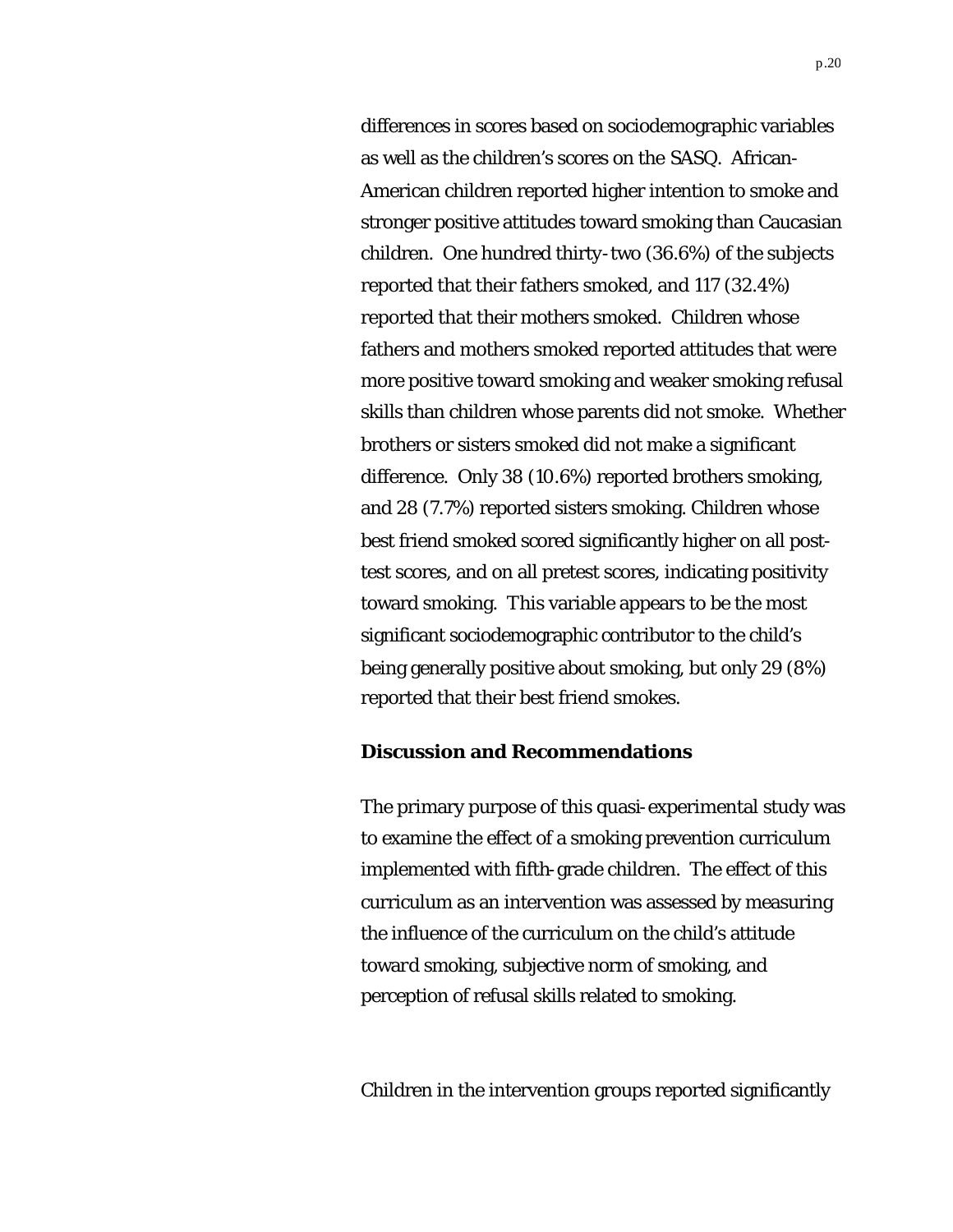**<sup>88</sup>**Alexander, H. M., Callcott, R., Dobson, A. J., Hardes, G. R., Lloyd, D. M., O'Connell, D. L., & Leeder, S. R. (1983). Cigarette smoking and drug use in school children: IV Factors associated with changes in smoking behavior. *International Journal of Epidemiology, 12*(1), 59-66. **<sup>89</sup>**Vallone, 1992

#### **<sup>90</sup>**Conrad, 1992

**<sup>91</sup>**Norman, N.M., & Tedeschi, J.T. (1989). Self presentation, reasoned action, and adolescents' decisions to smoke cigarettes. *Journal of Applies Social Psychology, 19*  $(7)$ , Pt. 2), 543-558. **<sup>92</sup>**Bruvold, 1993

more negative attitudes toward smoking on the post-tests than did the children in the control groups (Hypothesis 1). Attitude has been frequently addressed in the literature in descriptive studies as related to smoking intentions and behaviors**88-90**, but not in intervention studies. When it has been included, the effect of the intervention on attitude has not been reported**91**. Bruvold's findings indicate that attitude changes are related to smoking behavior changes so inclusion of this variable in further intervention studies is recommended**92**.

Although children in the intervention groups reported more negative subjective norms and more positive perceptions of refusal skills on the post-tests than children in the control groups, the difference was not statistically significant (Hypotheses II and III). There are a number of possible explanations for this. The subjective norms subscale had the lowest reliability of all the subscales. It may simply be that this variable was not adequately measured. In addition, this variable concerns parents, siblings, friends, popular classmates, and many other people important to the child. This variable is not one for which the intervention was targeted to change, at least for the questions related to beliefs about what others think. The smoking prevention classes had no influence on what others think, and thus, would not be sensitive to change on the questionnaire.

The lack of significant effect on refusal skills may be a developmental issue. The subjects in this study all indicated fairly strong perceptions of their refusal skills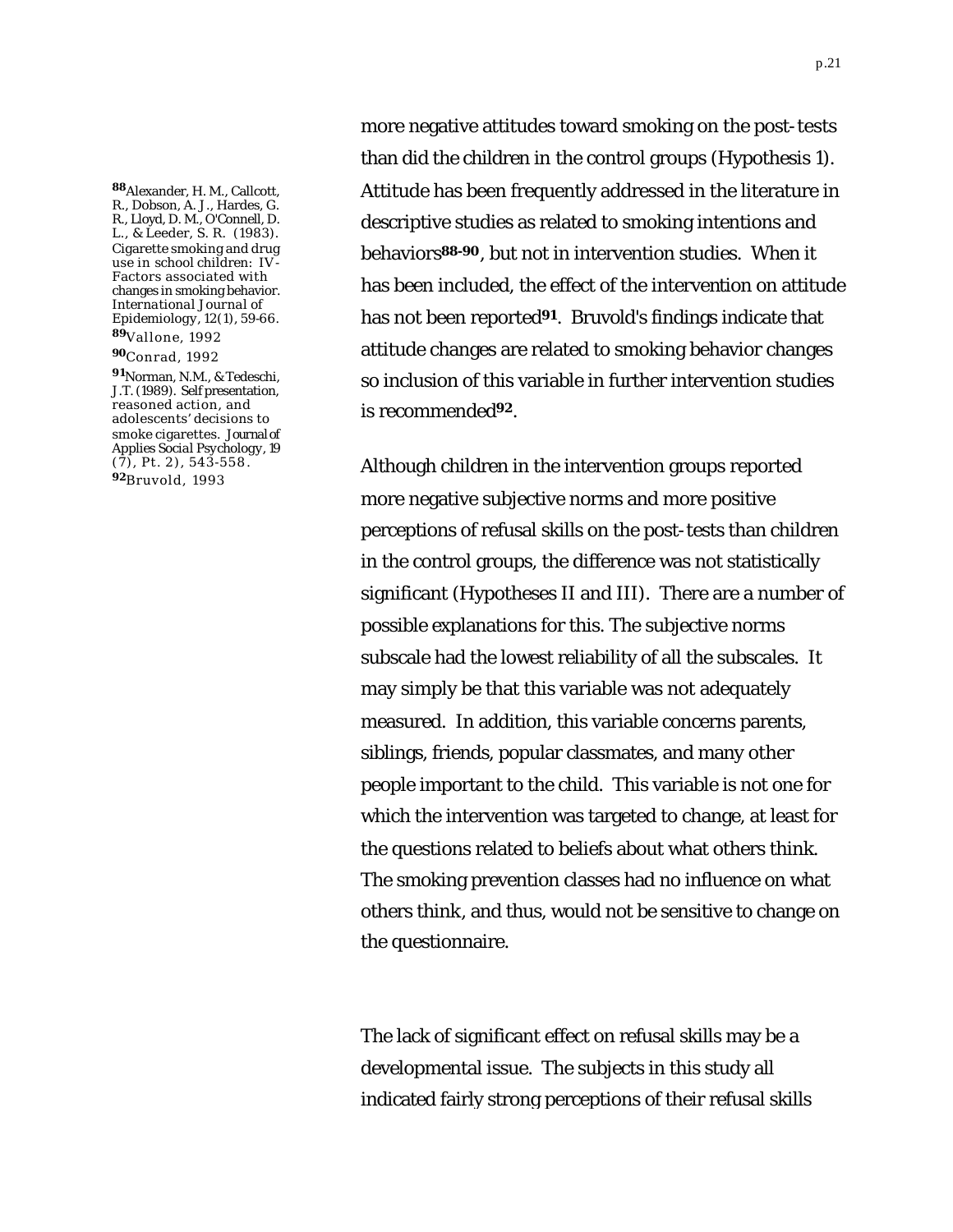indicated fairly strong perceptions of their refusal skills related to smoking at both pre- and post-test times in both control and intervention groups. Children at this age may feel that they are strong enough to withstand the pressure to smoke. Most, however, have not been put to the test in reality. Eighty-six percent of the subjects in this study had never been offered a cigarette, and less than 10% had been offered one cigarette even once. Saying and doing may be two entirely different matters. The measures of refusal skills may need to be improved not only with better selfreport items, but also with alternative measures such as observational techniques. Because most students at this age have not been pressured to smoke, interventions such as the one used in this study, need to be implemented yearly, reinforcing what was taught on an appropriate developmental level each ensuing year. Resisting peer pressure is one of the most difficult challenges for schoolage children and teenagers, and one of the most difficult to help them cope with and overcome. The results of this study on refusal skills are consistent with prior studies in the literature**93,94**.

#### **<sup>93</sup>** Elder,1993

**<sup>94</sup>**MacKinnon, D. P., Johnson, C. A., Pentz, M. A., Dwyer, J. H., Hansen, W. B., Flay, B. R., & Wang, E. Y. (1991). Mediating mechanisms in a schoolbased drug prevention program: First year effects of the midwestern prevention project. *Health Psychology, 10*(3), 164-172.

#### *Limitations*

Three limitations have been identified for this research. First, the volunteer sample in this study was one of convenience. Increasing the sample size and the number of school districts would increase generalizability and decrease whatever bias that self-selection by volunteers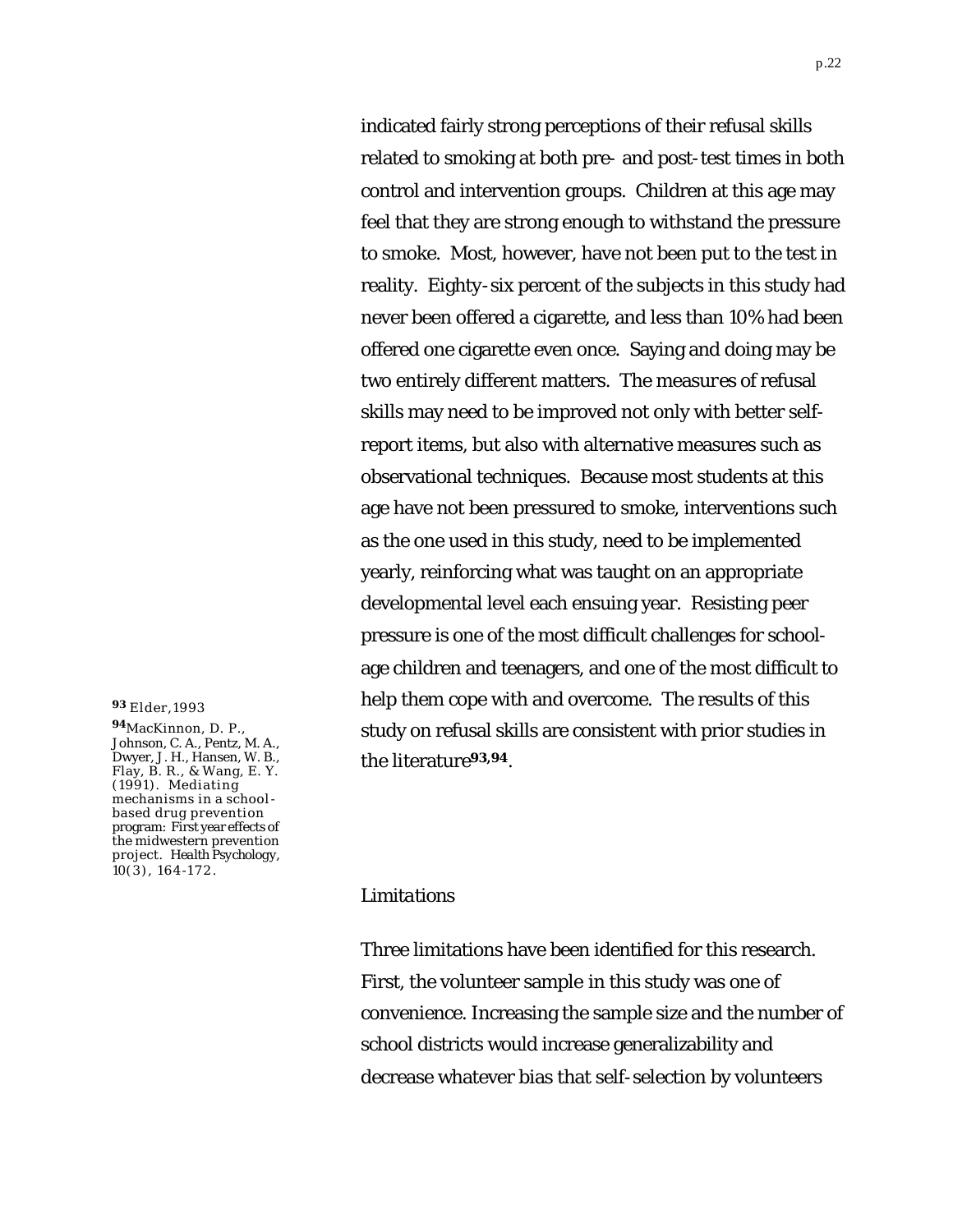might impose. Secondly, the entire School-Age Questionnaire is in need of further psychometric testing. Although the overall reliability of this questionnaire was high, it needs further testing and refinement. It shows promise as a useful tool, but needs more psychometric development. The success of the intervention effects over a long period was not measured in this study. Pretest and post-test measures were only three to four weeks apart. This study took place toward the end of a school year, so the results of this study might have been influenced in part by having the smoking prevention classes fresh in the subjects' minds. Thirdly, sample selection may be a threat to validity because parents who consented to be in the study may differ in encouraging their children not to smoke from those who did not consent. Because it took time to read, sign, and return the consent forms and questionnaires, it is possible that the study only attracted those parents who generally take more interest in their children's school activities and those who encourage and follow up on their child's participation. Even children in the control groups had relatively low overall scores so selfselection bias may thus have been a factor. Unequalness in the number of students in each of the comparison groups at baseline may have also introduced bias in the results.

#### **Implications for Nursing**

This study has several implications for both nursing practice and nursing research. Based on a thorough review of the literature, nursing has been minimally involved in the development and delivery of smoking prevention programs. None of the school nurses associated with the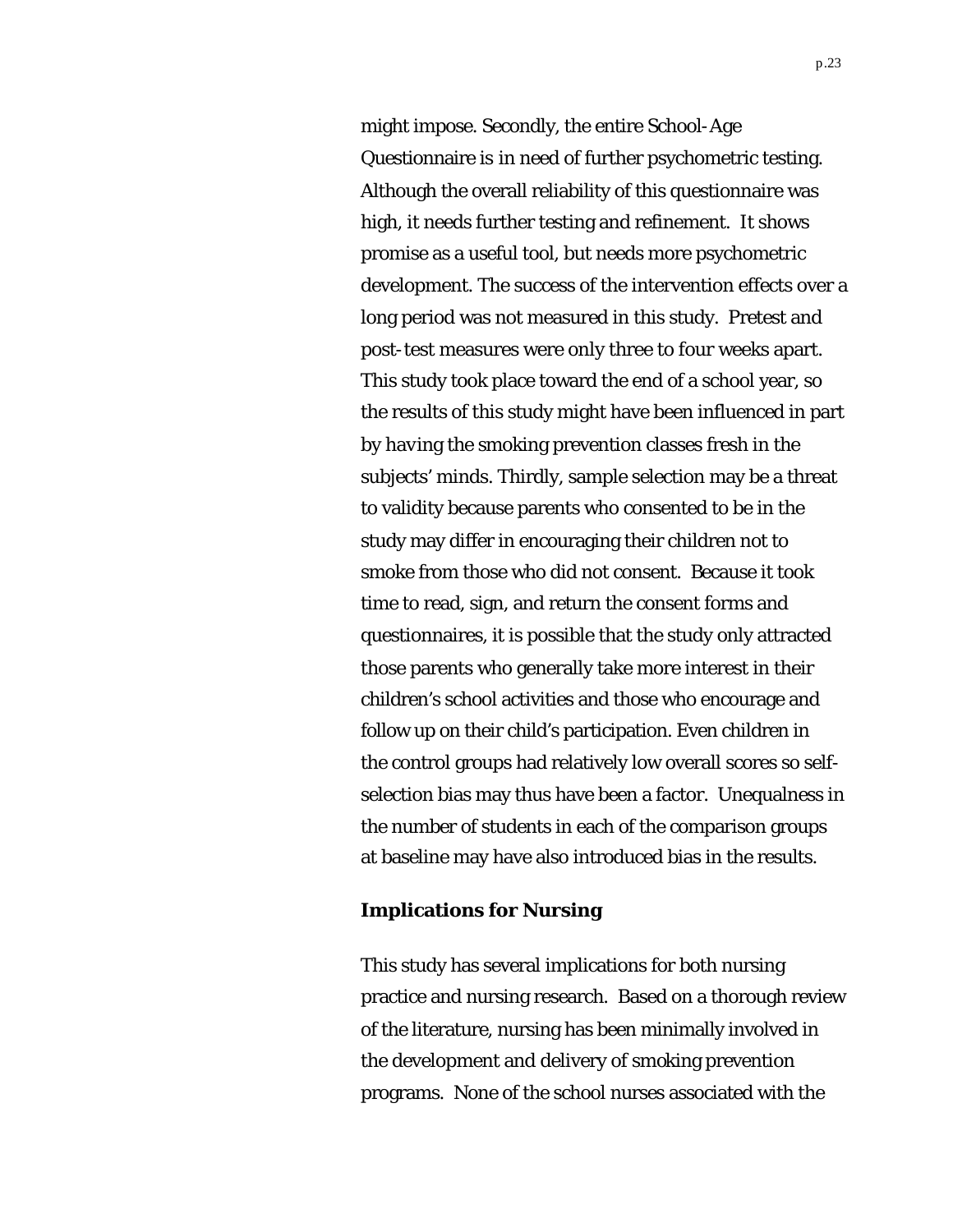schools in this study were involved with smoking prevention. Utilization of the school nurse for this does seem appropriate. A nurse could be an asset to the schools in this role, as he/she has both the educational and practical background to bring a perspective to smoking prevention programs that the classroom teacher may not have. Additionally, nurses could work with teachers on smoking prevention. Nurses could educate classroom teachers on the use of this curriculum and serve as an educational resource for them. The school nurse could also influence policy and be influential in introducing strong smoking prevention curricula.

Hospitals could also develop and expand programs similar to this program and offer them widespread to schools in the community and surrounding areas. The curriculum used in this research is available for children of all ages. Nurses could be utilized to bring this expertise to the local classroom. A community-wide effort to prevent smoking in children is needed. The small amount of attention given to it in routine health classes is inadequate for the pediatric epidemic of smoking. Programs should be developed to educate parents on the realities of childhood smoking and what they can do to prevent it.

#### **Recommendations for Future Research**

This research was conducted to examine the effect of a smoking prevention curriculum delivered to fifth-grade children. Findings from this study support its usefulness in affecting attitudes toward smoking. The "Do It Yourself - Making Healthy Choices" curriculum**95** has been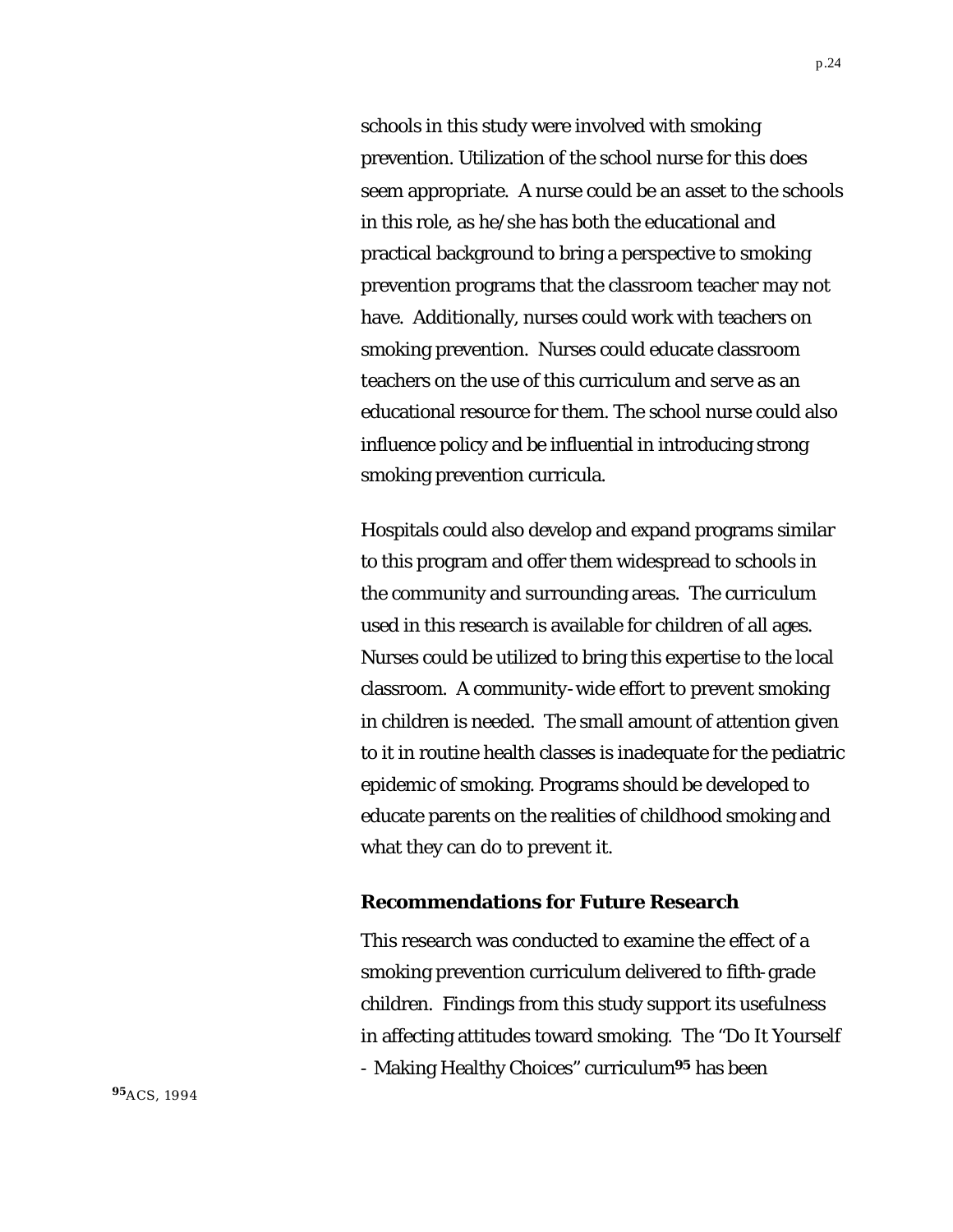developed for grades K-12, yet its use was not found in the literature.

More research related to smoking prevention needs to begin with children before they are at an age when many of them began to smoke. Most research has been aimed at adolescents. Targeting children may help to develop stronger anti-smoking attitudes that may help guide their behaviors in the teen years. The literature shows evidence that attitude changes influence behavior changes. This supports the implementation of smoking prevention programs at an early age, before smoking usually begins, and continuing throughout school years. Studies are needed to examine the continued effectiveness of these programs from year to year, rather than at one point in time. In addition, follow-up to introduce and reinforce new developmentally-appropriate materials is needed. The investigators in this study obtained parental consent to contact the students for later follow-up. Although this may be difficult, because students move to different schools for middle and high school, an attempt to track them longitudinally is planned. This may determine if, indeed, their scores in this study are predictive of their actual smoking in later years.

The Solomon-Four group design used in this study helped safeguard against the problems of external validity, particularly the interaction of testing with the intervention. This approach has been seen less frequently in nursing literature, but is a useful and strong design for use with experimental and quasi-experimental studies.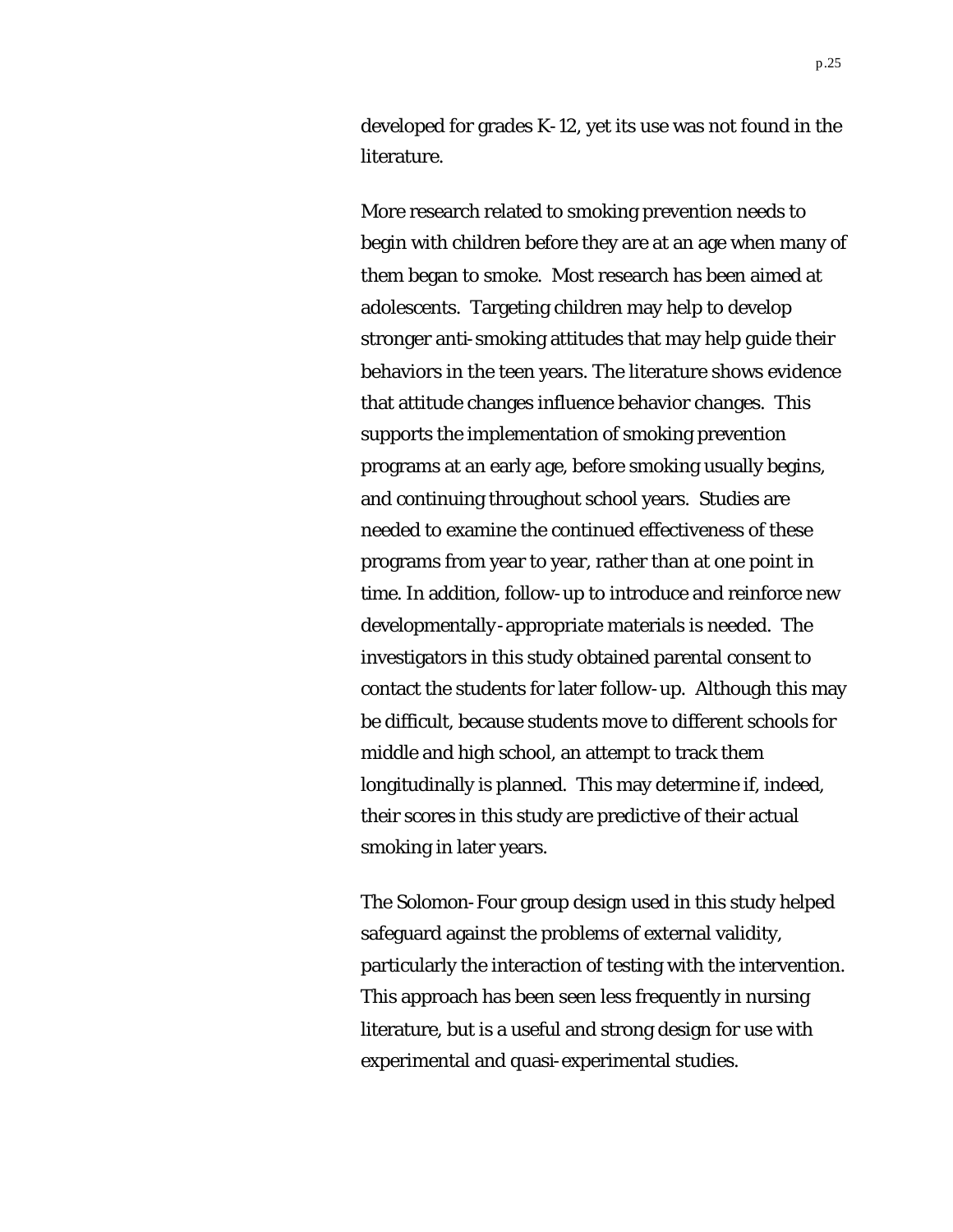**<sup>96</sup>**Glynn, T. (1998). The Cinciripini/McClure article reviewed. *Oncology, 12*(2), 260, 265.

Smoking behavior is determined by multiple causes. The toll on society from tobacco use is staggering. According to Glynn**96**, the number of deaths each year resulting from "tobacco use is equivalent to having three fully loaded 747's crash every day of the year, with no survivors"(p.260). Given this vivid picture, emphasis on research to prevent smoking and offer cessation to those who are smokers is of paramount importance to our nation. An emphasis on the effective content, delivery, and evaluation of smoking prevention and cessation programs is vital. Nurses comprise one of the largest healthcare professions and are in an opportune position to make a difference in helping our youth not to begin the life-threatening habit of cigarette smoking. The paucity of nursing research on this critical topic requires a call to action for the profession. Nurses need to address this health problem in their practice and research.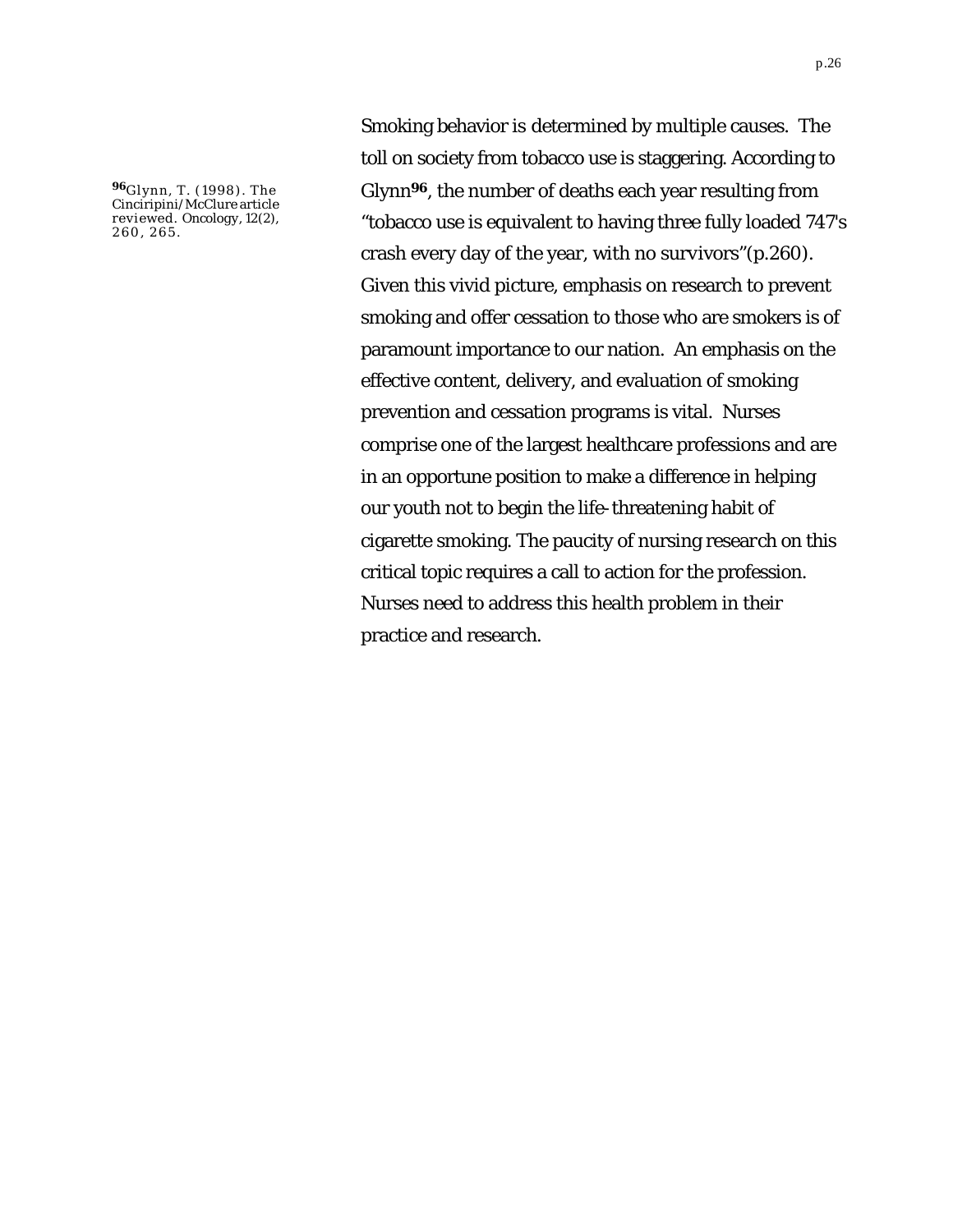## <span id="page-26-0"></span>*[Return to text](#page-17-0)* **Table 1: Post-test Scores on the SASQ**

| <b>Subscale</b><br>Attitude | Group<br>С<br>ΙP<br><b>IPP</b><br>A | Range<br>20-124<br>17-79<br>15-64<br>15-115  | Μ<br>41.3<br>36.5<br>31.3<br>34.2 | n<br>118<br>137<br>106<br>243 |
|-----------------------------|-------------------------------------|----------------------------------------------|-----------------------------------|-------------------------------|
| Normative<br><b>Beliefs</b> | C<br>IP<br><b>IPP</b><br>A          | $6 - 48$<br>$6 - 84$<br>$6 - 30$<br>$6 - 84$ | 13.1<br>13.1<br>10.9<br>12.1      | 118<br>137<br>106<br>243      |
| Refusal<br><b>Skills</b>    | C<br>IP<br><b>IPP</b><br>A          | 10-40<br>10-34<br>$10 - 25$<br>10-34         | 14.6<br>14.9<br>13.5<br>14.3      | 118<br>137<br>106<br>243      |
| Total<br>Score              | C<br>ΙP<br><b>IPP</b>               | 41-261<br>38-245<br>36-111                   | 76.3<br>70.8<br>61.5              | 118<br>137<br>106             |

Note: C = control group post-test scores IP = intervention post-test only group scores IPP = intervention pre- and post-test group post-test scores A = combination of all intervention group post-test scores